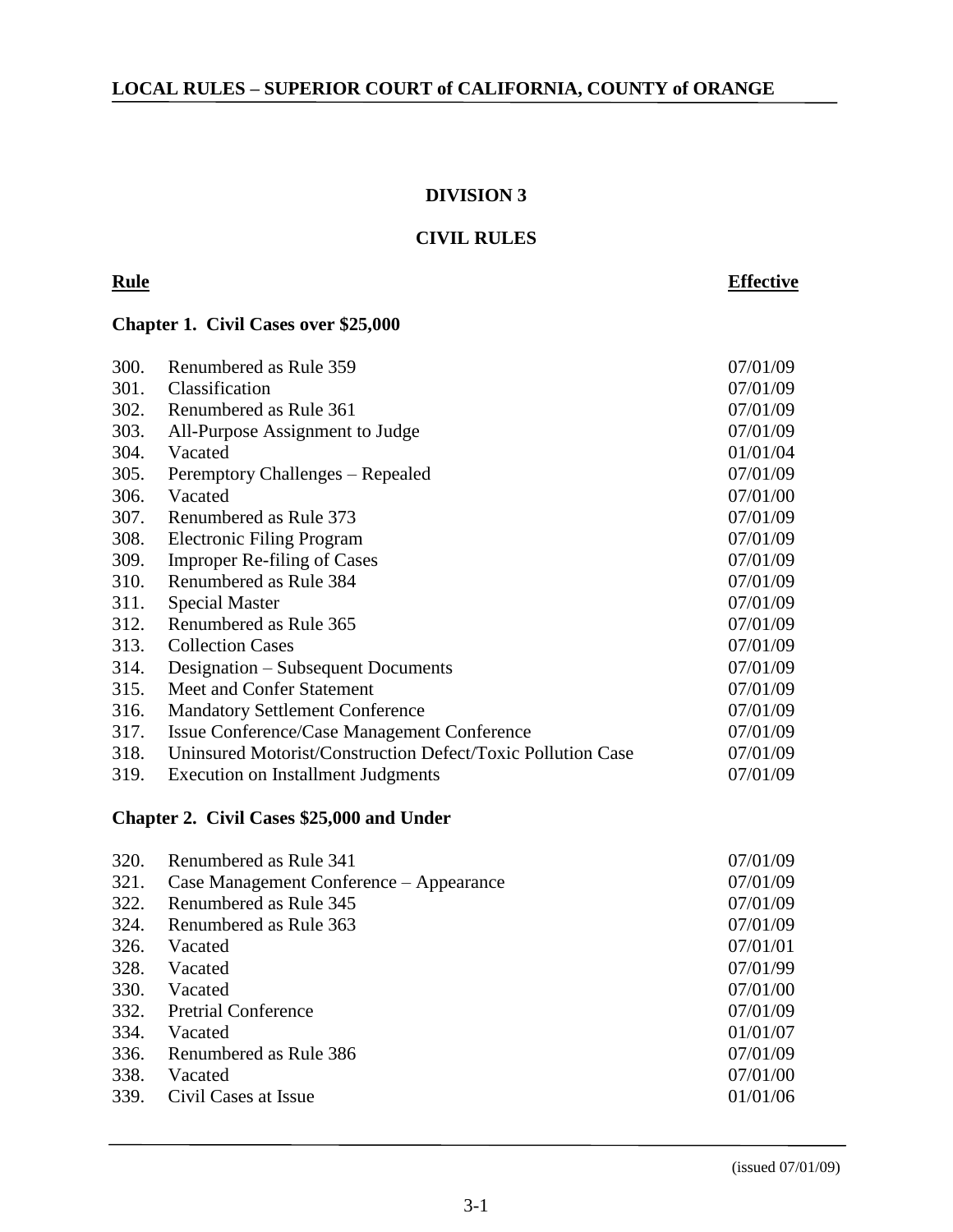# **Chapter 3. Small Claims**

| 340. Renumbered as Rule 353           | 07/01/09 |
|---------------------------------------|----------|
| 341. Small Claims – Return of Service | 07/01/09 |
| 342. Renumbered as Rule 355           | 07/01/09 |
| 343. Delay Reduction – Small Claims   | 07/01/09 |
| 344. Renumbered as Rule 356           | 07/01/09 |
| $345.$ Small Claims – Exhibits        | 07/01/09 |
| 346. Renumbered as Rule 371           | 07/01/09 |
| 348. Renumbered as Rule 321           | 07/01/09 |

# **Chapter 4. All Civil Cases**

| 350. | Renumbered as Rule 357                                               | 07/01/09 |
|------|----------------------------------------------------------------------|----------|
| 351. | General                                                              | 07/01/09 |
| 352. | Renumbered as Rule 358                                               | 07/01/09 |
| 353. | <b>Delay Reduction</b>                                               | 07/01/09 |
| 354. | Renumbered as Rule 343                                               | 07/01/09 |
| 355. | Delay Reduction - General Civil                                      | 07/01/09 |
| 356. | Delay Reduction - Unlawful Detainer                                  | 07/01/09 |
| 357. | Delay Reduction - Notice of Settlement                               | 07/01/09 |
| 358. | Delay Reduction – Continuance of Settlement Conference               | 07/01/09 |
| 359. | <b>Assignment of Other Matters</b>                                   | 07/01/09 |
| 360. | <b>Alternative Dispute Resolution (ADR)</b>                          | 07/01/09 |
| 361. | Jury Venire for Superior Court Sessions Held Outside the County Seat | 07/01/09 |
| 362. | Repealed                                                             | 07/01/09 |
| 363. | Verbatim Record                                                      | 07/01/09 |
| 364. | Vacated                                                              | 07/01/00 |
| 365. | Location of Filing for All Papers Not Otherwise Specified            | 07/01/09 |
| 366. | Attorney Fees on Judgment by Default                                 | 07/01/08 |
| 368. | Attorney Fees in Minors and Incompetent Cases                        | 07/01/98 |
| 369. | <b>Case Management Statement and Conference</b>                      | 07/01/09 |
| 370. | Vacated                                                              | 07/01/00 |
| 371. | <b>Case Management Conference</b>                                    | 07/01/09 |
| 372. | Petitioning for Compromise of Claims                                 | 01/01/04 |
| 373. | <b>Telephonic Appearances</b>                                        | 07/01/09 |
| 374. | Vacated                                                              | 07/01/00 |
| 376. | Request for Returned Documents by Mail                               | 07/01/09 |
| 378. | Vacated                                                              | 07/01/00 |
| 380. | Facsimile Transmission of Civil Filings                              | 07/01/09 |
| 381. | Sanctions                                                            | 07/01/09 |
| 382. | <b>Tentative Rulings Procedure</b>                                   | 07/01/09 |
| 384. | Default Judgments                                                    | 07/01/09 |
| 386. | Examination of Judgment Debtors and Third Persons                    | 07/01/09 |
| 388. | No Extensions without Court Approval                                 | 07/01/09 |
| 392. | Settlement, Federal Removal, Binding Arbitration                     | 07/01/09 |
|      |                                                                      |          |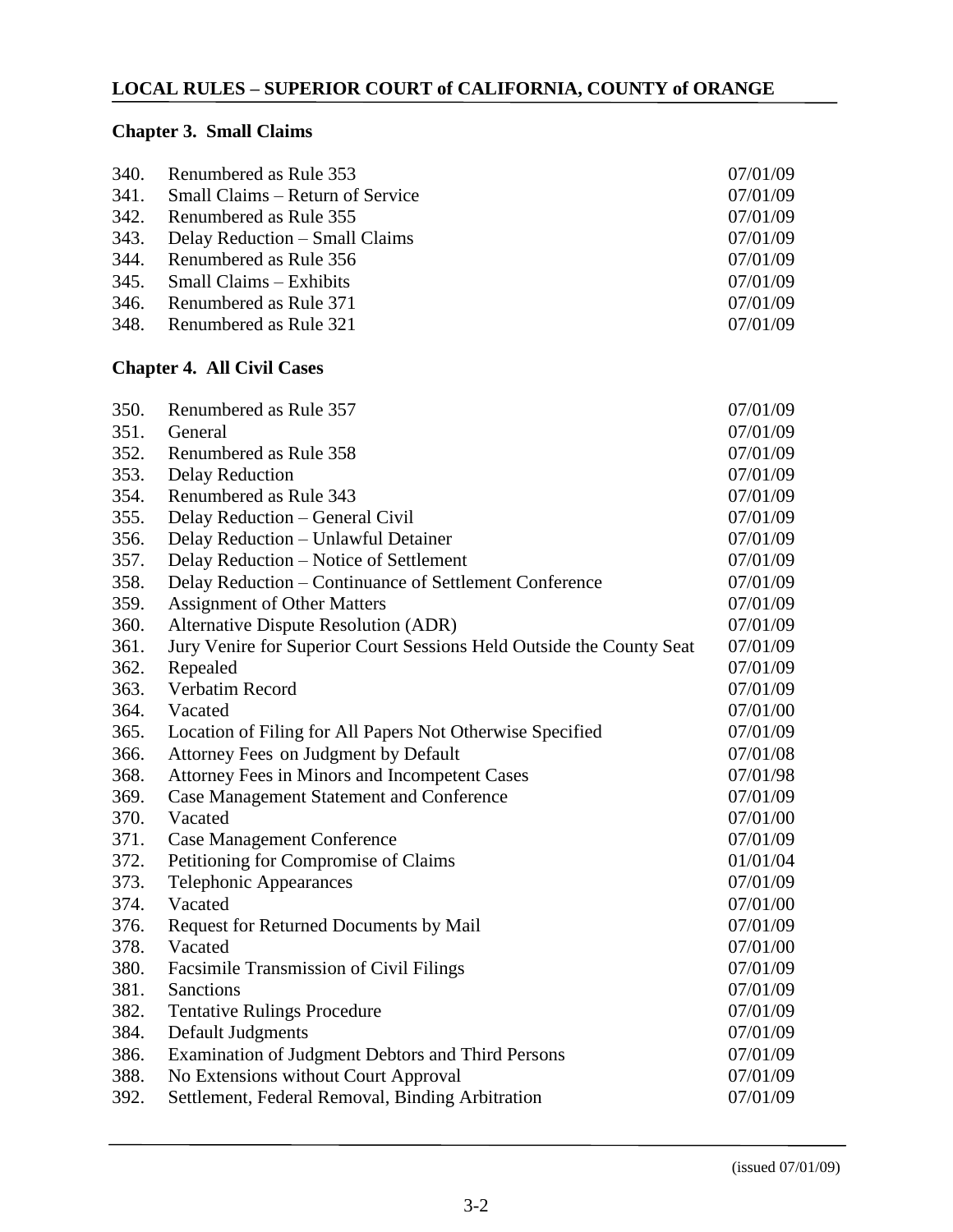# **Appendix**

A. Summary of Required Filings 07/01/09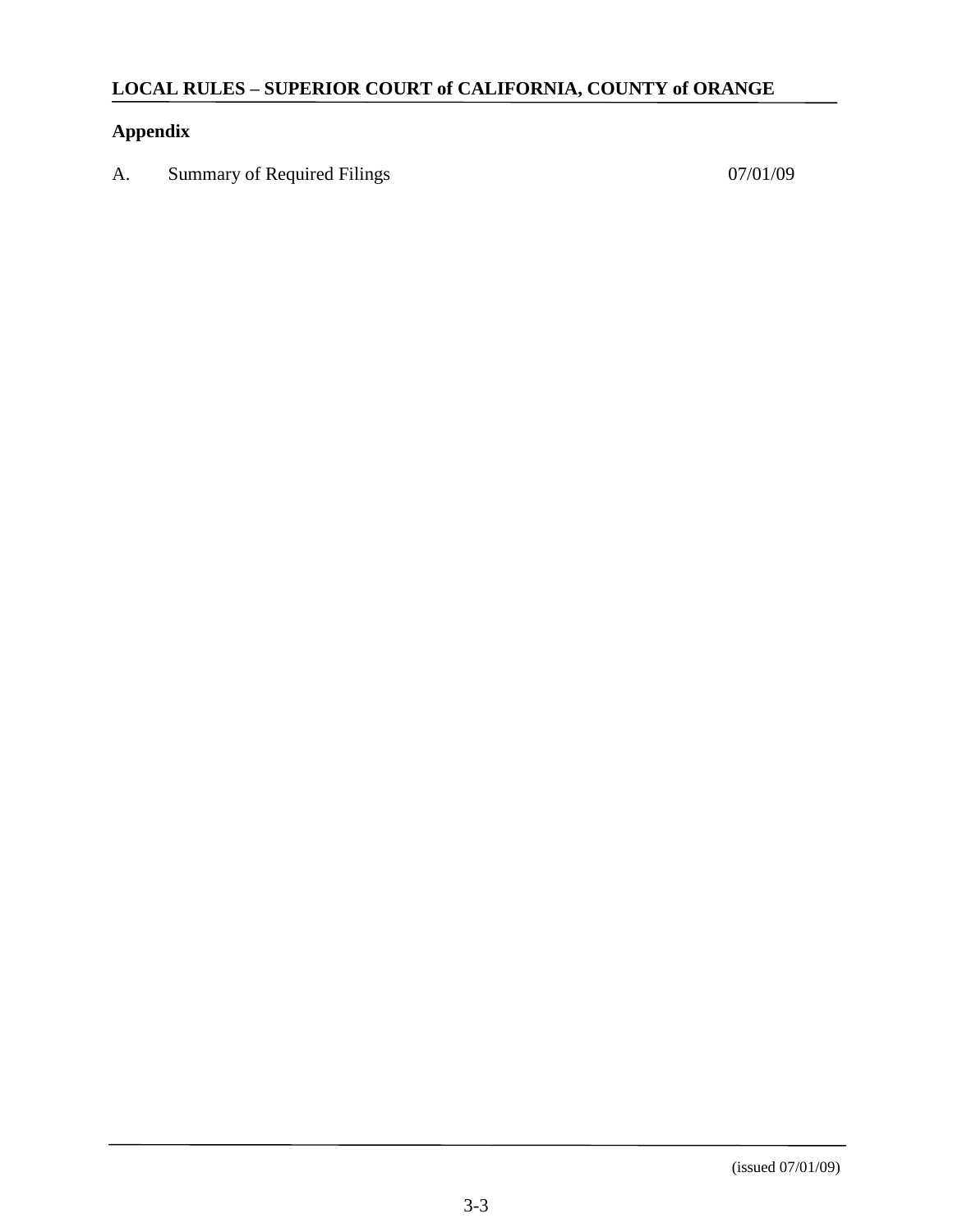#### **Chapter 1**

#### **Civil Cases over \$25,000**

## **Rule 300. Renumbered effective July 1, 2009**

*Rule 300 renumbered as Rule 359*

#### **Rule 301. Classification**

All cases described as personal injury, eminent domain, and other civil actions are subject to civil case management. Abandonment, adoption, mental health, conservatorship, family law and related matters are excluded from civil case management.

All actions involving the California Environmental Quality Act (CEQA) and Toxic Waste must be provisionally designated as complex litigation on the Civil Case Cover Sheet (Judicial Council Form CM-010) in addition to any of the actions which may be provisionally designated as complex litigation under the provisions of California Rules of Court, rule 3.400. Any action of the court to designate an action as complex litigation pursuant to California Rules of Court, rule 3.403, must be made by the Supervising Judge of the Civil Panel.

Misrepresentation by any party regarding case classification may lead to improper classification of the case. In those instances where that occurs and the misclassification has been discovered the case, if eligible, must be placed in the random selection and assignment processes used in civil case management. Counsel and/or the parties may be subject to sanctions according to law.

(Rule 301 revised and renumbered effective July 1, 2009; revised as Rule 431 effective May 1, 1994; revised effective July 1, 1995, July 1, 2003, January 1, 2007, January 1, 2008)

# **Rule 302. Renumbered effective July 1, 2009**

*Rule 302 renumbered as Rule 361*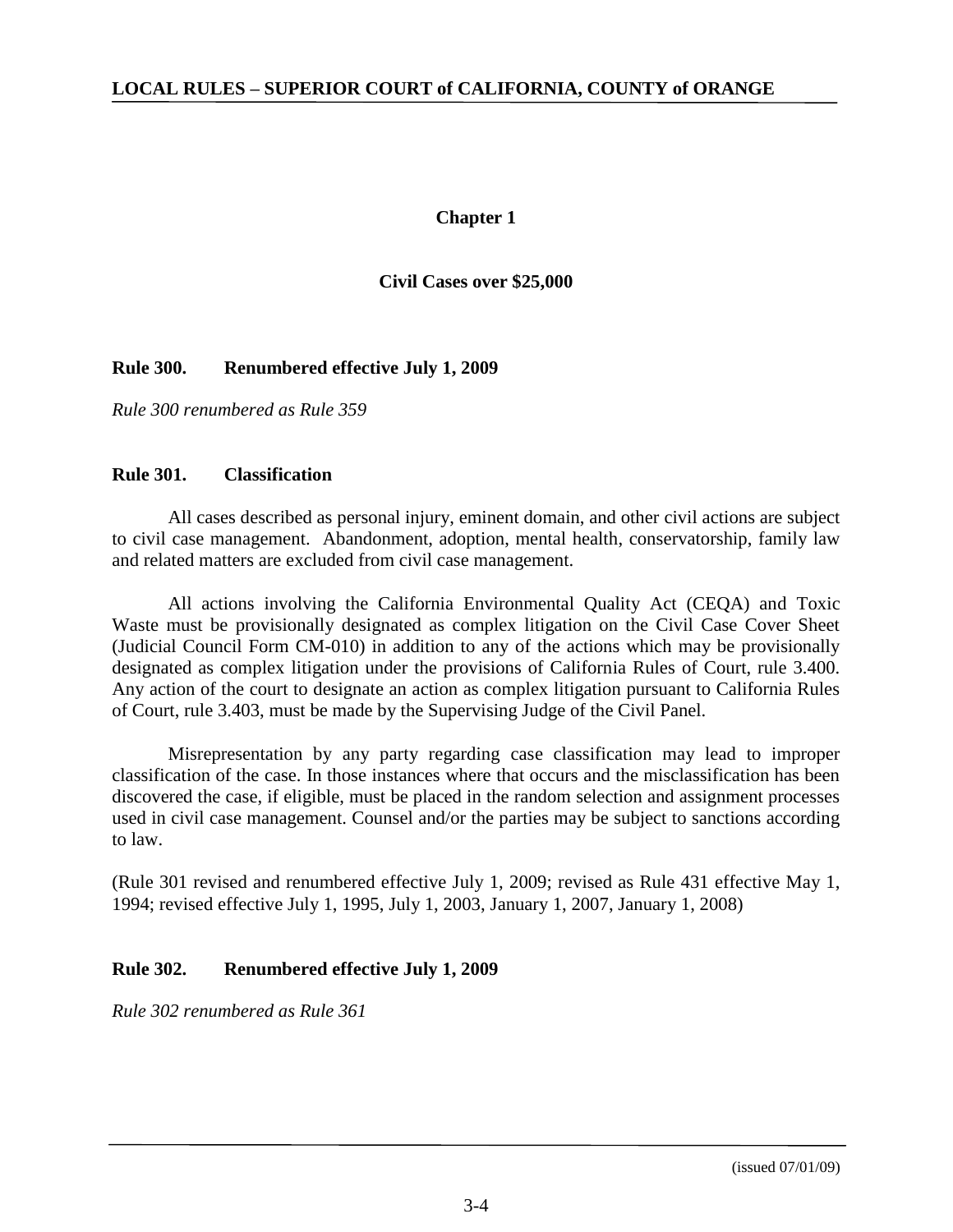#### **Rule 303. All-Purpose Assignment to Judge**

Cases which are subject to civil case management will be randomly assigned to a judicial officer for all purposes, who will thereafter handle all proceedings in the case, including but not limited to, law and motion, pretrial (settlement) conferences, in limine motions and the trial. Nothing herein should be construed to interfere with the power of the presiding judge to assign or reassign cases.

(Rule 303 revised and renumbered effective July 1, 2009; revised as Rule 432 effective July 1, 1992, July 1, 1993, May 1, 1994, January 1, 2007, January 1, 2008)

#### **Rule 304. (Vacated effective January 1, 2004)**

(Adopted effective March 1, 1985; renumbered effective July 1, 1998; revised effective September 1, 1998; vacated effective January 1, 2004)

#### **Rule 305. Peremptory Challenges –** *Repealed*

*Rule 433 renumbered and repealed effective July 1, 2009*

(Rule 433 revised effective July 1, 1992, May 1, 1994, January 1, 1995, July 1, 1998)

#### **Rule 306. Vacated effective July 1, 2000**

(Adopted effective January 1, 1989; revised effective July 1, 1994, January 1, 1995, renumbered effective July 1, 1998; vacated effective July 1, 2000)

# **Rule 307. Renumbered effective July 1, 2009**

*Rule 307 renumbered as Rule 373*

#### **Rule 308. Electronic Filing Program**

The Superior Court of California, County of Orange, has established a system for the electronic filing of documents in complex civil actions in accordance with Code of Civil Procedure section 1010.6 and California Rules of Court, rule 2.250, et seq. All papers in complex civil actions must be electronically filed with the court unless the party has been specifically excused from doing so by the Court. An application to be excused from the requirements of this rule must be in writing and may be made by ex parte motion. Payment of any mandatory fee must be made by using any court-approved credit card.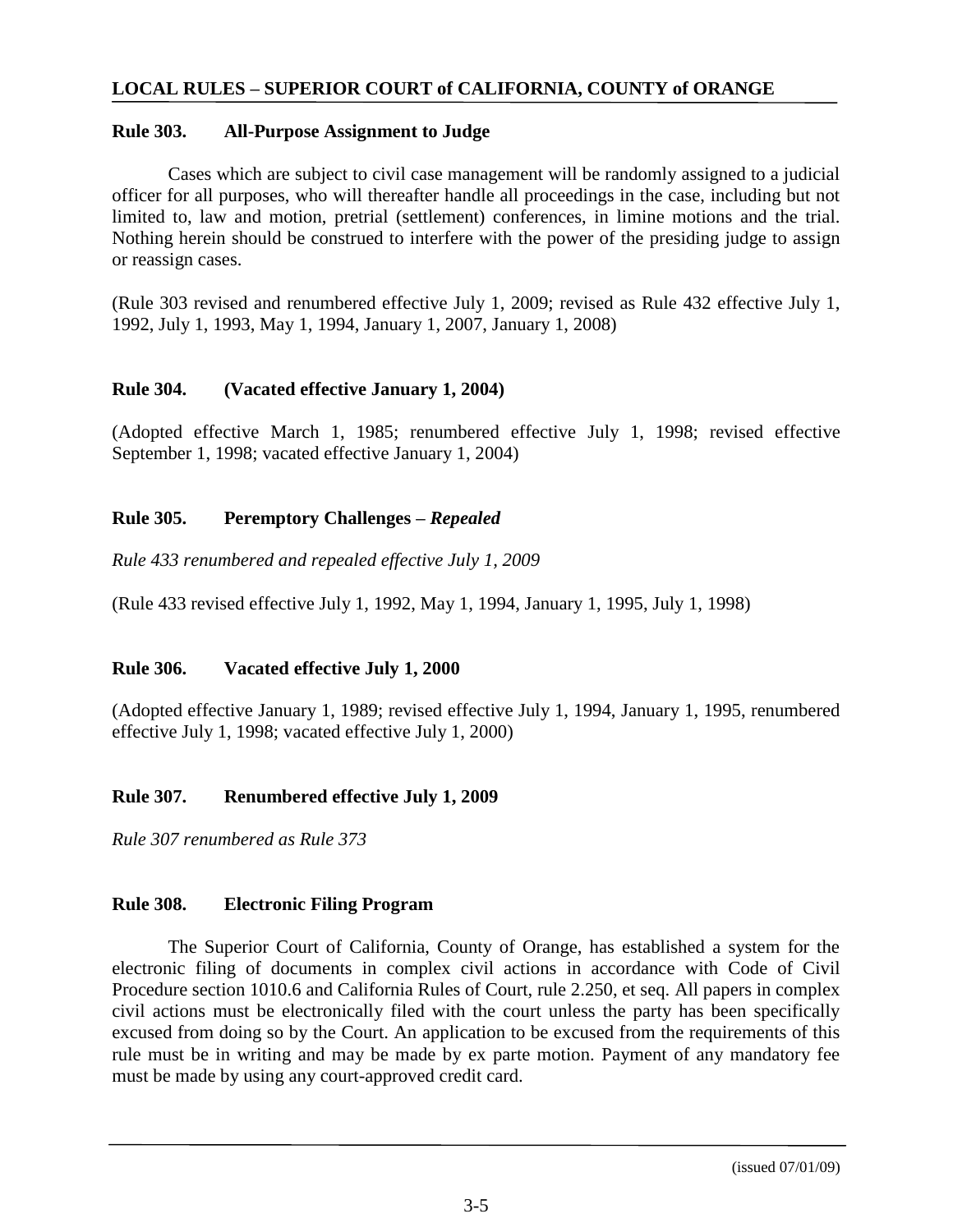All electronically filed papers must be in Portable Document Format (PDF). All papers initially captured as a scanned image from a hard-copy format will be scanned at a resolution of between 200 and 400 dpi (dots per inch) and converted to PDF format. Documents must be clearly legible. A party seeking to electronically file papers in a format other than PDF will have its papers rejected for filing as defective.

Hard copies of oversized documents may be filed with the court provided a Notice of Filing Oversized Document is filed. An oversized document means a document which include at least one page that is too large to scan and be depicted on a single 8½ inch by 11 inch sheet, or a document that exceeds the maximum file size of 50 megabytes. Documents exceeding 50 megabytes may be broken down and transmitted over multiple electronic submissions.

(Adopted effective January 1, 1998; renumbered effective July 1, 1998; revised effective January 1, 2004, January 1, 2007, January 1, 2008, July 1, 2009)

## **Rule 309. Improper Re-filing of Cases**

A party may not dismiss and thereafter re-file a case for the purpose of having such case assigned to a different judicial officer.

Whenever a case is dismissed and thereafter another case is filed involving the same, or essentially the same, parties, facts, or causes of action as the prior case, the plaintiff in any such subsequently filed case must disclose such facts on the face page of the new complaint. The subsequently filed case will be assigned to the same judicial officer for all purposes as the prior case.

(Rule 309 revised and renumbered effective July 1, 2009; revised as Rule 436 effective July 1, 1992, July 1, 1994)

# **Rule 310. Renumbered effective July 1, 2009**

*Rule 310 renumbered as Rule 384*

# **Rule 311. Special Master**

If it is determined the matter should be referred to a special master for an accounting or other designated proceedings, the court on its own motion or upon stipulation of the parties will make the referral. The work of the special master must be completed before the mandatory settlement conference (Rule 316).

(Rule 311 revised and renumbered effective July 1, 2009; revised as Rule 447 effective July 1, 1992)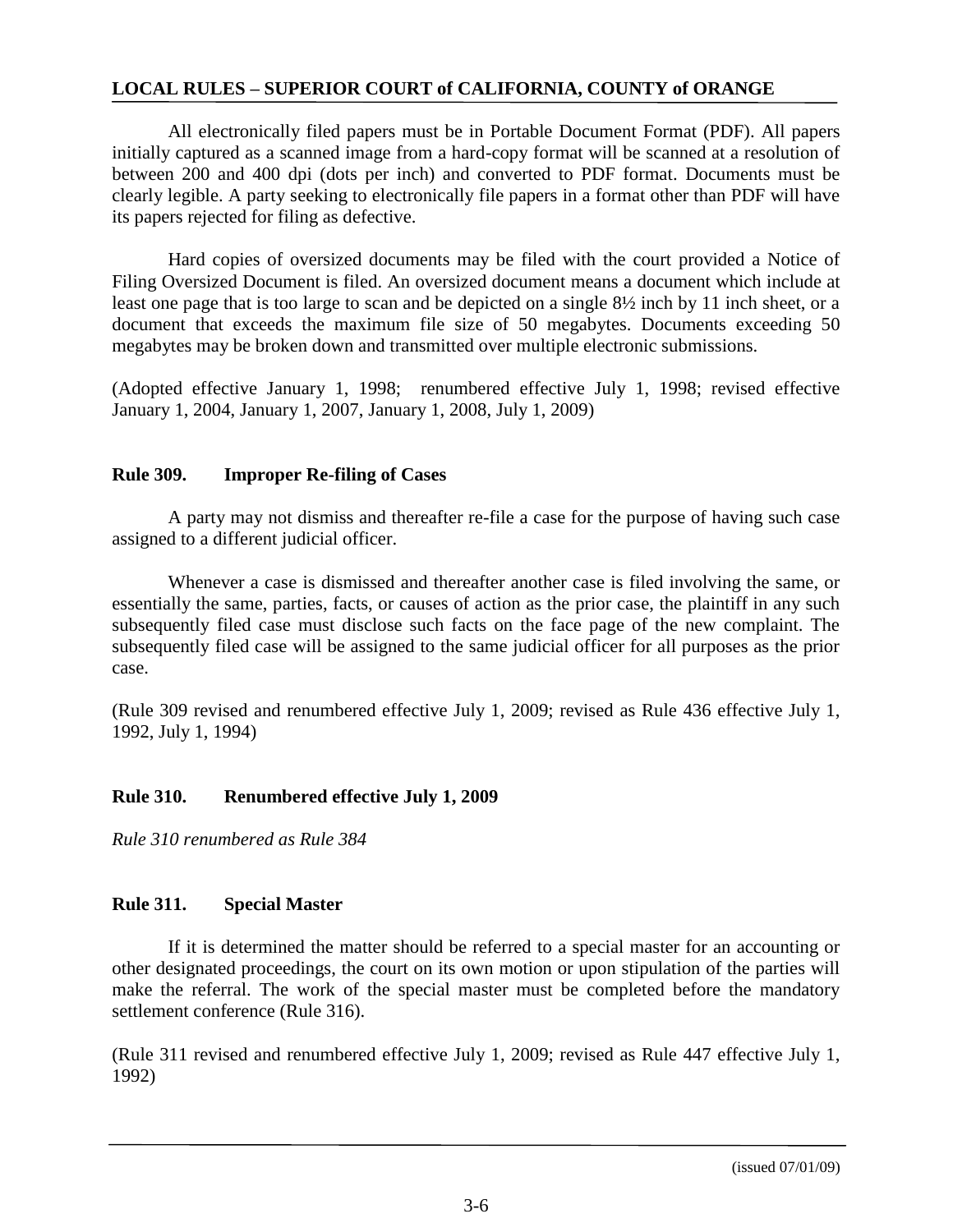# **Rule 312. Renumbered effective July 1, 2009**

*Rule 312 renumbered as Rule 365*

# **Rule 313. Collection Cases**

A matter is a collection case if the complaint is for the recovery of damages that are easily computable from the documentation filed with the complaint and will be subject to the following special rules:

- A. Disputes regarding whether or not a matter is a collection case may be resolved by the trial judge on the motion of any party, filed not later than 30 days after service has been completed on the first defendant, if the motion is by the plaintiff, or on the moving party if the motion is by a defendant. If the court determines the matter is a collection case at the motion hearing, the court may then proceed to set a trial date. The court will, if the matter has not been determined earlier, resolve whether or not the matter is a collection case at the case management conference.
- B. A collection case may be dismissed on the court's own motion 90 days after it is determined to be a collection case unless:
	- 1. A default judgment has been entered;
	- 2. A Certificate of Due Diligence has been filed stating why the defendant has not been served;
	- 3. A stipulated judgment payable in full or in installments or an agreement for periodic payments has been entered into and a copy of said agreement received by the court clearly setting forth the date certain of the last installment payment. (The copy of said agreement, at the request of the parties, may be confidential.) A judgment or agreement to pay in installments must set forth the date certain of the last payment. If an agreement, it must provide for the entry of judgment in the event of a default in payments which is not cured within a reasonable time.
- C. The time within which a stipulated judgment or agreement for periodic payments is required to be completed may be extended for good cause upon noticed motion.
- D. If the defendant has neither been served nor an agreement for periodic payments has been entered into, a Certificate of Due Diligence must be re-filed every 90 days unless there is an Application for Order for Publication pending.
- E. Upon completion of the periodic payments, the plaintiff must dismiss the action.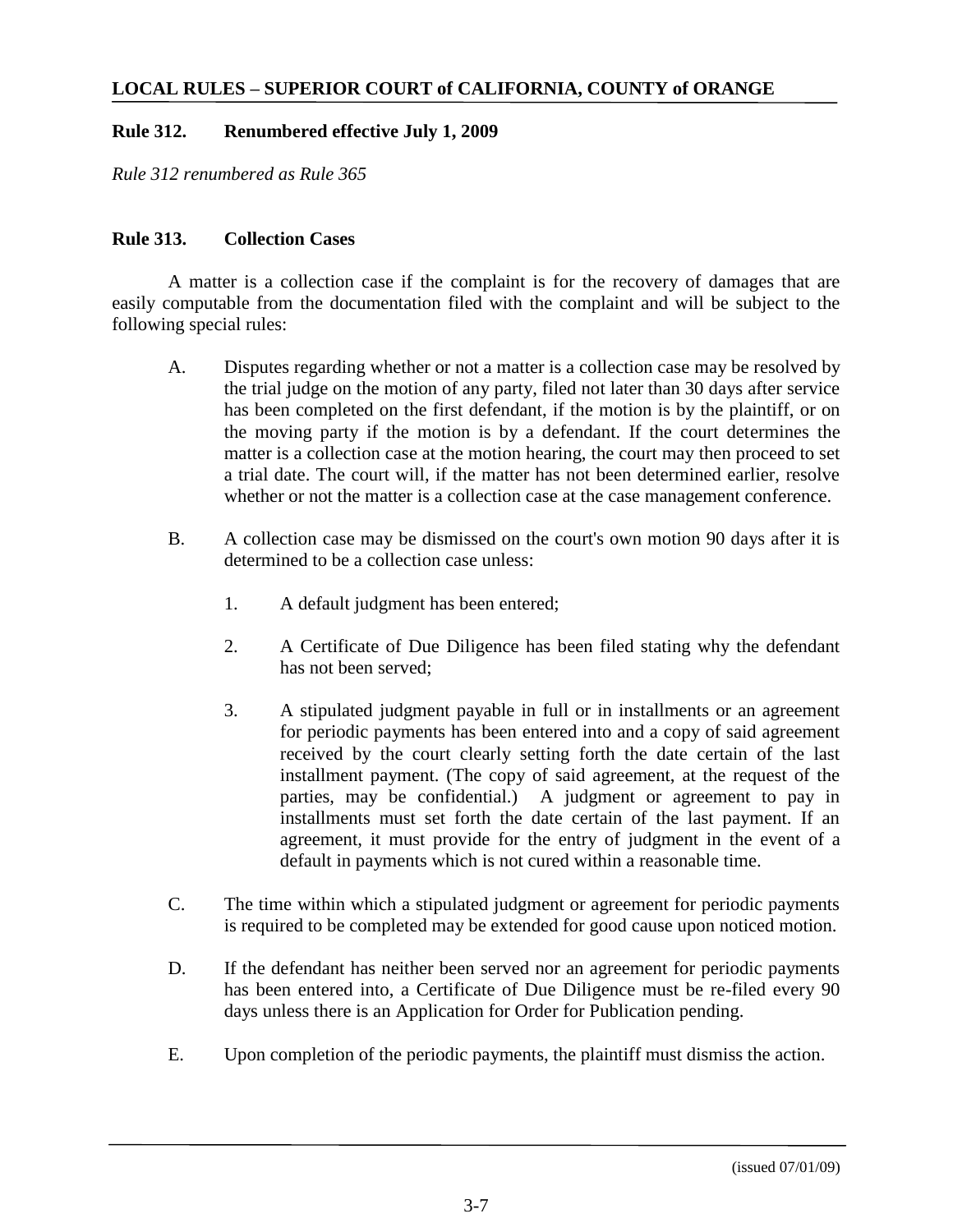In those cases where liability is denied, every effort must be made to have the matter concluded within 90 days after it is determined that the matter is a collection case. To that end, the case management conference may also serve as the trial setting conference.

(Rule 313 revised and renumbered effective July 1, 2009; revised as Rule 451 effective July 1, 1992, January 1, 2007)

#### **Rule 314. Designation – Subsequent Documents**

All documents filed in cases subject to civil case management, with the exception of the original summons and original civil complaint, must have clearly typed on the face page of each document, under the case number, the following:

### ASSIGNED FOR ALL PURPOSES TO: JUDICIAL OFFICER (insert name) DEPARTMENT (insert no.)

In addition, the face page of any subsequent document must also designate the nature of the document, the hearing date, department, the date action was filed and the trial date, if any, which must be below the case and judicial officer designation.

Any petition for coordination brought pursuant to Code of Civil Procedure, section 404, et seq., or California Rules of Court, rule 3.501, et seq., and rule 3.521, et seq., which involves a case subject to civil case management, must indicate the name of the judicial officer assigned for all purposes in the caption of the document.

(Rule 314 revised and renumbered effective July 1, 2009; revised as Rule 435 effective July 1, 1994, January 1, 2007)

#### **Rule 315. Meet and Confer Statement**

Within 20 days after service of the responsive pleading by the first responding defendant, and thereafter as each defendant responds, the parties must meet and confer for the following purposes:

- A. To discuss facts which are presently available to support the allegations of the pleadings filed by each party.
- B. To discuss possible settlement of the action including possible arbitration.
- C. To exchange preliminary schedules of discovery.

Where necessary in multi-defendant cases, and upon a showing of good cause, the parties may apply for one extension of time within which to hold said meeting.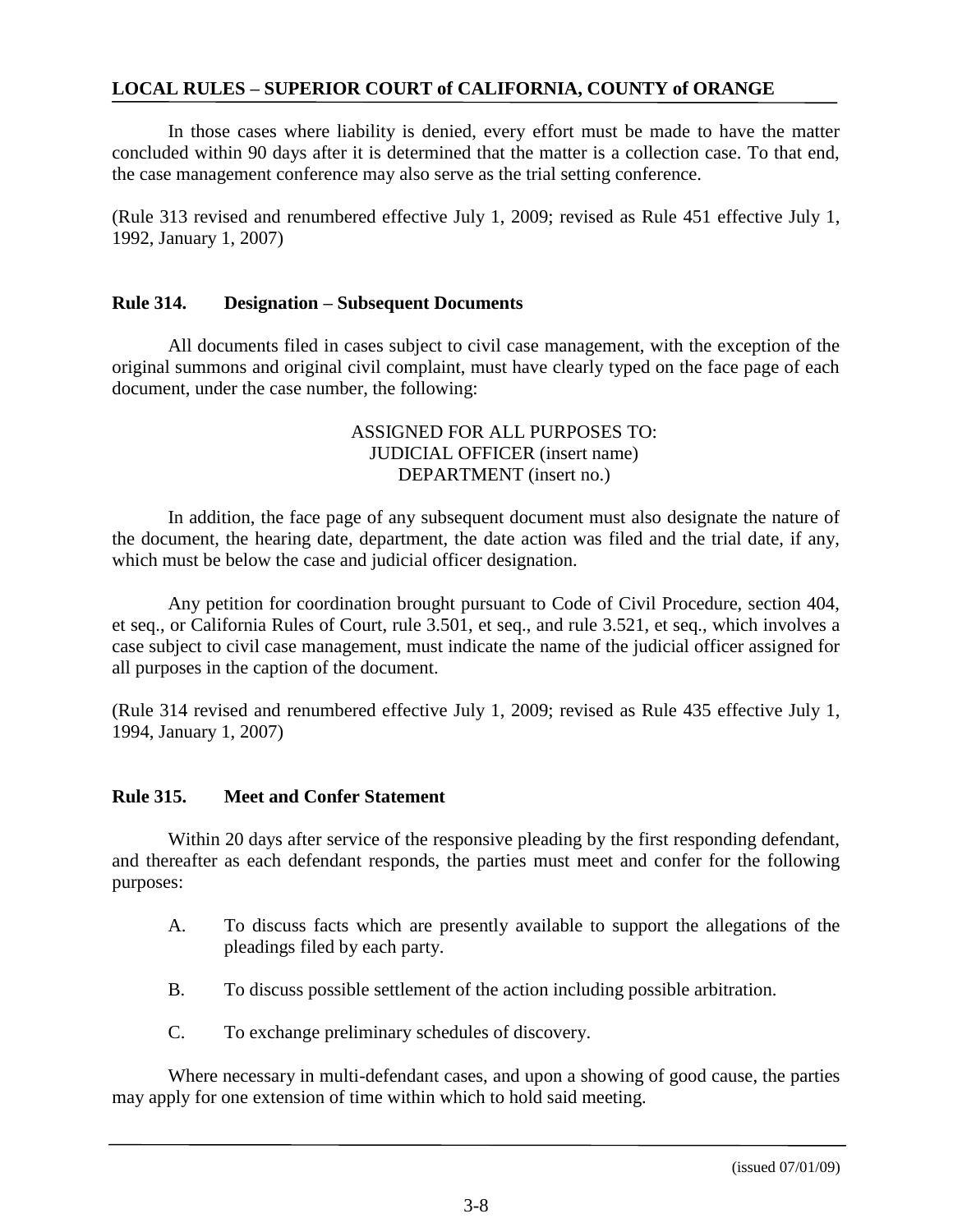The parties must file a joint Meet and Confer Statement within 30 days after service of the responsive pleading. It will be the responsibility of the plaintiff to arrange the conference and to prepare the joint statement, including areas of disagreement.

Failure to comply with the requirements of this rule may result in sanctions pursuant to Rule 381.

(Rule 315 revised and renumbered effective July 1, 2009; adopted as Rule 441 effective April 22, 1991; revised effective July 1, 1991, July 1, 1992, July 1, 2000)

#### **Rule 316. Mandatory Settlement Conference**

A. All trial counsel and parties must attend a mandatory settlement conference set by the assigned judge. Absent any objection, the settlement conference may be held by the assigned judge. When an objection has been filed, the case will be referred to the supervising judge of the panel for assignment to one of the other judicial officers on the same panel for purposes of settlement conference only.

Any objection to the assigned judge conducting the mandatory settlement conference must be filed together with the Settlement Conference Statement. If no such objection is filed, any further right to object will be deemed waived.

- B. The parties must execute a Settlement Conference Statement in the form adopted by the court, and must lodge it with the Clerk's Office, no later than five court days prior to the mandatory settlement conference. The statement will be confidential, must be sealed at the conclusion of the conference, and may be opened only by stipulation of the parties or subsequent court order.
- C. The purposes of the mandatory settlement conference will include:
	- 1. Settlement discussions;
	- 2. Setting of a trial date, if not already set;
	- 3. Such other matters which may be necessary to assure a just and expeditious disposition of the case.
- D. At the conference, the attorney who will try the case must be present or represented by someone completely familiar with the case and who has full authority to enter into stipulations and settlement. If the court finds plaintiff or cross-complainant has not proceeded with due diligence in preparing the case for trial, that party's pleading may be dismissed pursuant to sections 583.410 et seq. or 581(d) of the Code of Civil Procedure and/or sanctions imposed pursuant to Rule 381. If the court finds that any defendant or cross-defendant has failed to comply with these rules, the court may impose sanctions pursuant to Rule 381.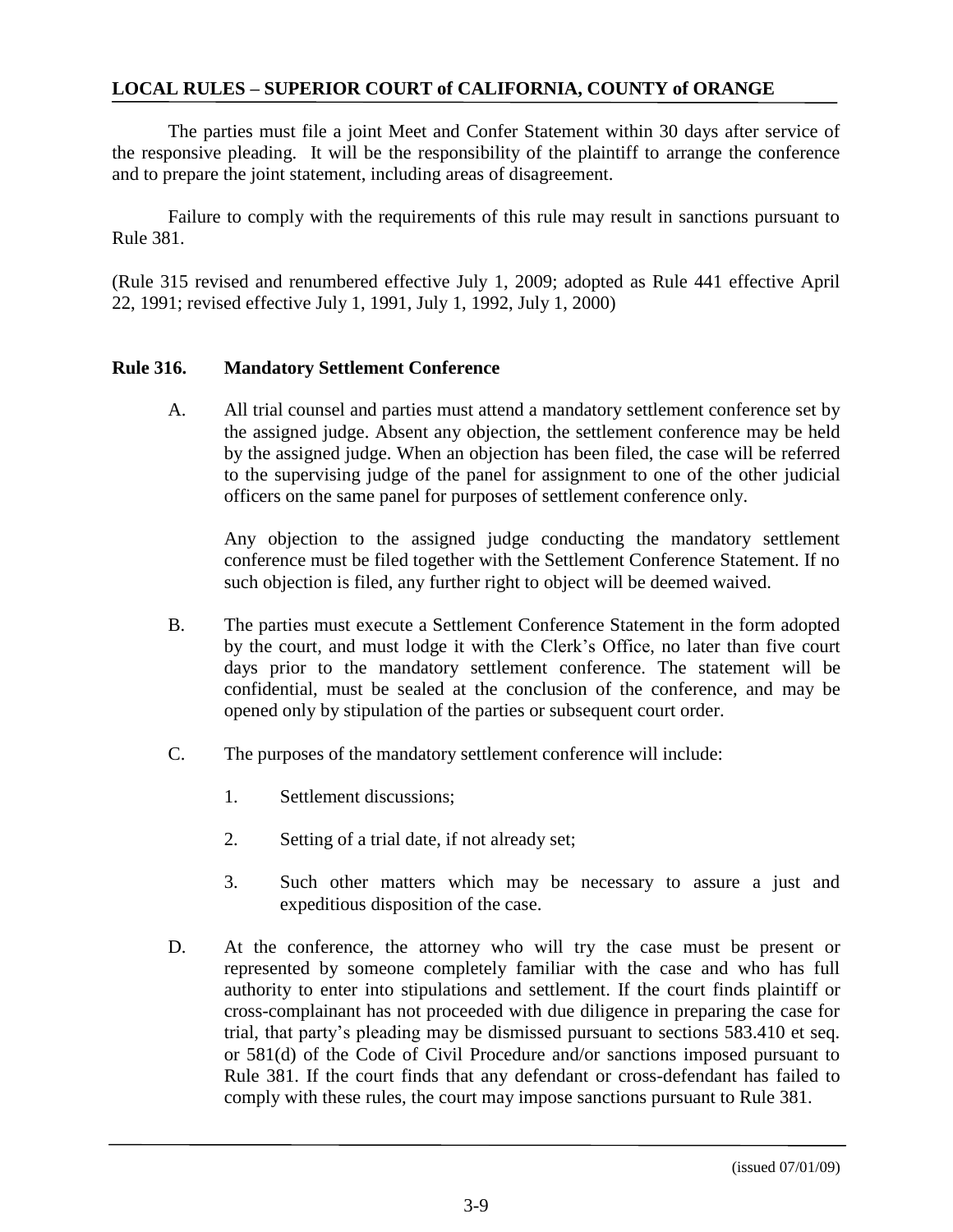- E. The failure of any person to prepare reasonably for, appear at, or participate in good faith in a settlement conference as required by this rule, unless good cause is shown for that failure, is an unlawful interference with the proceedings of the court, and the court may order the person at fault to pay the opposing party's reasonable expenses and attorneys' fees.
- F. Duties of Counsel or Self-Represented Party
	- 1. Duties of Plaintiff's and Cross-Complainant's Counsel
		- a. Counsel must notify their client(s) in writing of the date, time, and department of the mandatory settlement conference and of the court's requirement that they be personally present. A copy of such written notification or, a declaration attesting that such written notification was given must be brought to the hearing and submitted to the court upon request.
		- b. At least 5 days prior to the hearing, counsel or self-represented party must serve a settlement demand on all defendants and crossdefendants. The demand, with proof of service attached, is to be brought to the hearing, **not** filed in advance.
	- 2. Duties of Defendant's and Cross-Defendant's Counsel
		- a. Counsel must notify their client(s) in writing of the date, time, and department of the mandatory settlement conference and of the court's requirement that they be personally present. A copy of such written notification or, a declaration attesting that such written notification was given must be brought to the hearing and submitted to the court upon request.
		- b. Counsel or self-represented party must notify all insurance carriers which may provide coverage to the client in connection with the matter in litigation in writing of the date, time, and department of the mandatory settlement conference and of the court's requirement that they have present a representative with full and unconditional authority to settle. A copy of such written notification or, a declaration attesting that such written notification was given must be brought to the hearing and submitted to the court upon request.
		- c. No more than five days after receipt of the settlement demand described in section 1.b. hereof, the defendant or cross-defendant must serve a response to the settlement demand on plaintiff and cross-complainant. The response, with proof of service attached must be brought to the hearing, **not** filed in advance.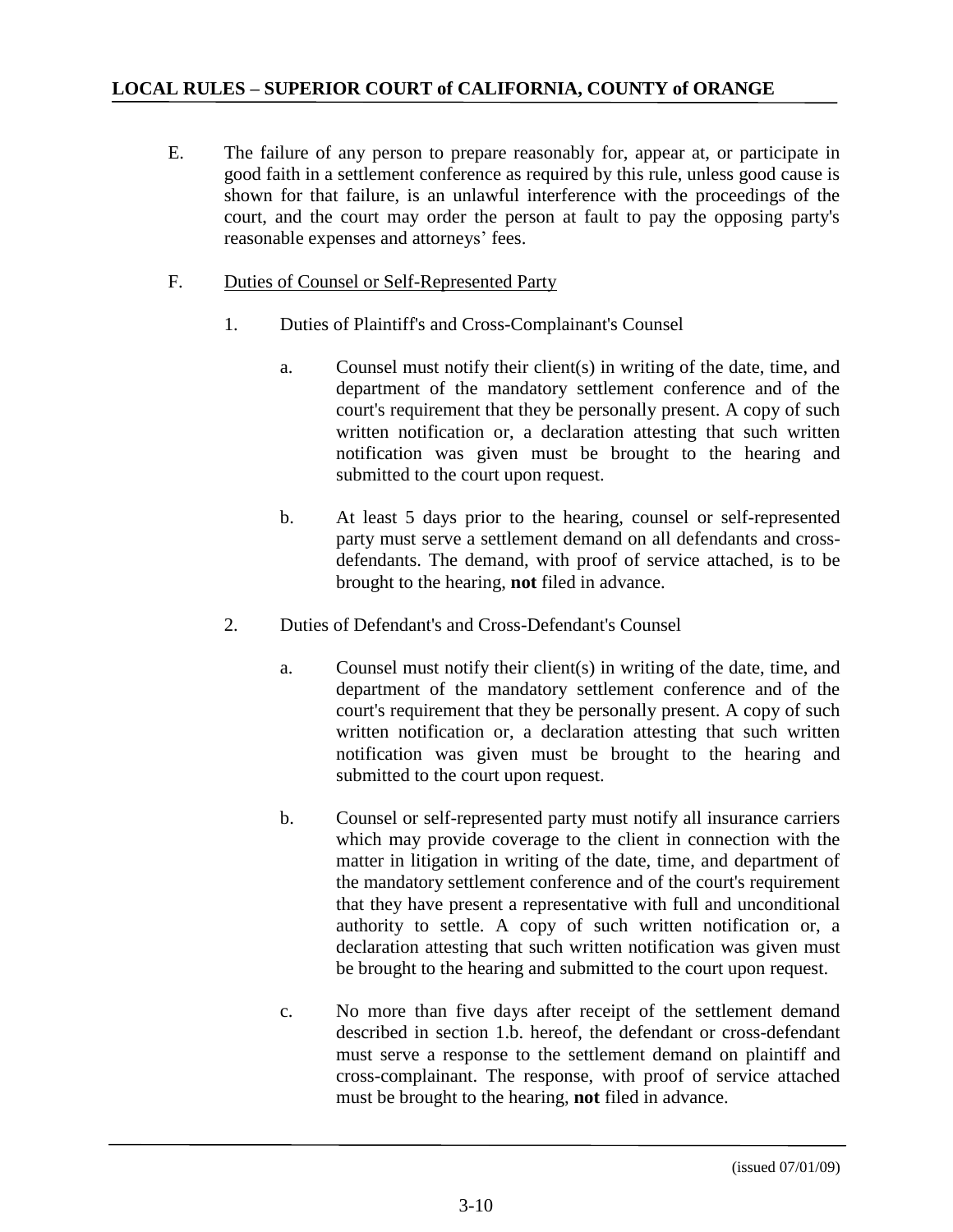# G. Duties of Parties and Insurance Carriers

- 1. Duties of Plaintiffs and Cross-Complainants
	- a. All plaintiffs and cross-complainants must be personally present. An appearance by an attorney claiming to have settlement authority does not satisfy this requirement.
	- b. If a plaintiff and/or cross-complainant is an entity other than a natural person, **all persons whose consent to a settlement is necessary must be present**, unless the representative present has written authorization, signed by all persons whose consent is required, extending unlimited and unconditional authorization to that representative to enter into a settlement.
- 2. Duties of Defendants and Cross-Defendants
	- a. All defendants and cross-defendants must be personally present, unless an insurance carrier acknowledges an unqualified and unlimited duty to indemnify in connection with the matter in litigation and the consent of the client to the settlement is not required. An appearance by an attorney claiming to have settlement authority does not satisfy this requirement.
	- b. If the defendant and/or cross-defendant is an entity other than a natural person, **all persons whose consent to a settlement is necessary must be present**, unless the representative present has written authorization, signed by all persons whose consent is required, extending unlimited and unconditional authorization to that representative to enter into a settlement.
- 3. Duties of Insurance Carriers

Each insurance carrier which acknowledges a duty to indemnify the defendant(s) and cross-defendant(s) and each insurance carrier as to which any party contends there is a duty to indemnify the defendant(s) and crossdefendant(s), whether such contention is disputed or not, must have a representative present. **Such representative must be a person who has the unlimited and unconditional authority to enter into a settlement**. All persons whose consent to the settlement is necessary must attend the settlement conference.

4. Duty of All Parties and Insurance Carriers

All parties and insurance carriers must be prepared to make good faith offers of settlement.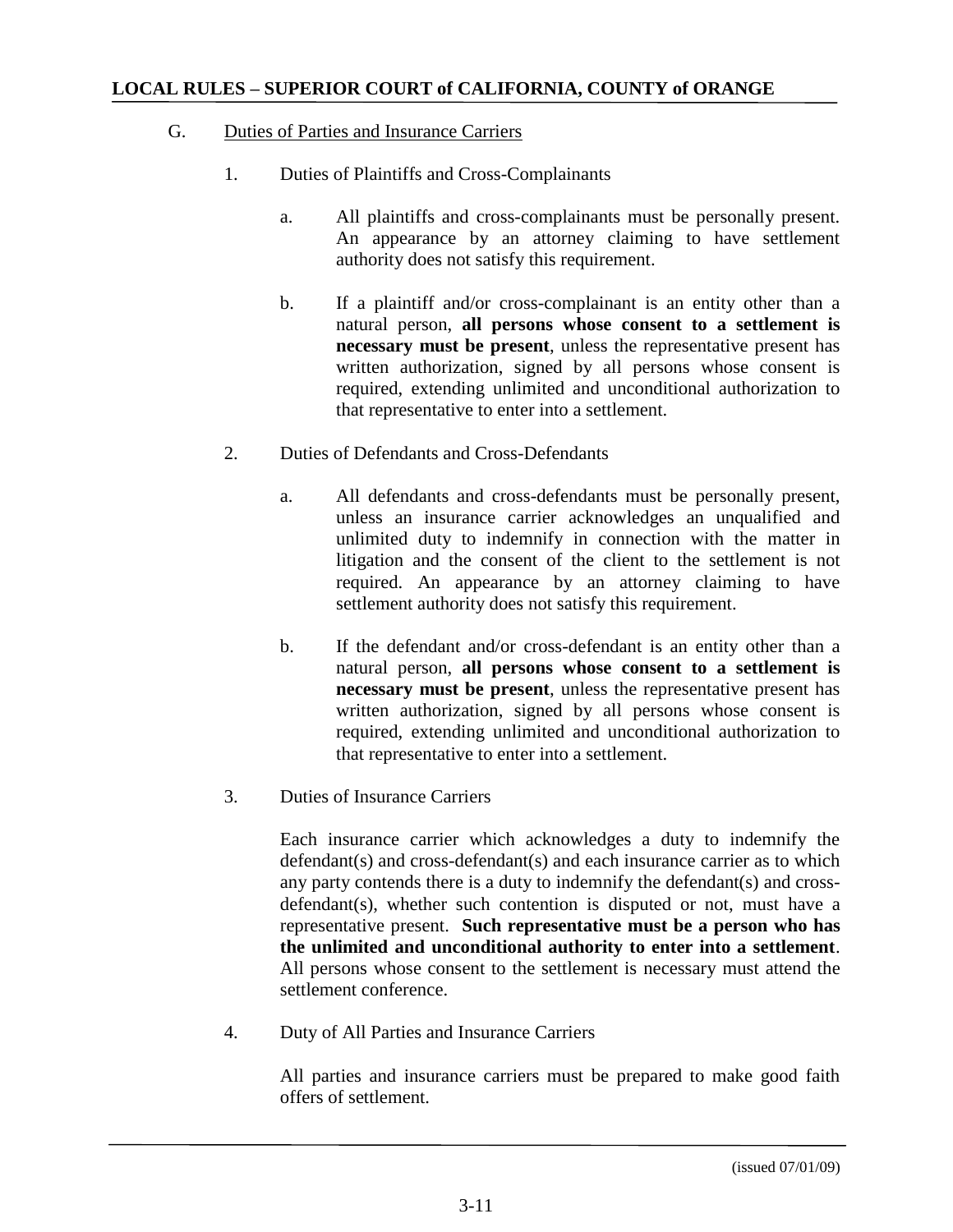5. Waiver of Requirement of Personal Presence

Whenever this rule requires a party or representative to be personally present, the court may waive such requirement provided (a) good cause is shown and (b) the application for waiver is made prior to the date scheduled for the mandatory settlement conference. In granting such application, the court may impose appropriate conditions.

(Rule 316 revised and renumbered effective July 1, 2009; adopted as Rule 448 effective April 22, 1991, July 1, 1991, July 1, 1992, July 1, 2000)

#### **Rule 317. Issue Conference/Case Management Conference**

An issue conference will be required in all cases at least 10 days prior to trial, at which time the parties are to meet and confer and execute necessary documents as listed below. Plaintiff must arrange the issue conference at a mutually agreeable time and location.

At the issue conference the parties must:

- A. Exchange exhibits and inspect photos and diagrams (to be submitted on the date of trial), excluding those contemplated to be used for impeachment or rebuttal.
- B. Stipulate to all facts amenable to stipulation.
- C. Prepare a Joint Statement of the Case (Jury Trials only).
- D. Prepare a Joint Witness List, excluding impeachment or rebuttal witnesses.
- E. Prepare a Joint List of Controverted Issues. If all the parties fail to agree to an issue as controverted or uncontroverted, then the issue is controverted.
- F. Exchange all motions in limine.
- G. Prepare voir dire questions for the court to include in its voir dire (Jury Trials only).
- H. Execute a Statement of Compliance.

The above items, including opposition to motions in limine, trial briefs and the Statement of Compliance signed by all counsel and self-represented parties, must be submitted to the courtroom clerk in the department of the judicial officer to whom the case has been assigned for trial no later than noon of the Friday before trial.

**NOTE:** Failure to conduct the issue conference as required may result in sanctions pursuant to Rule 381.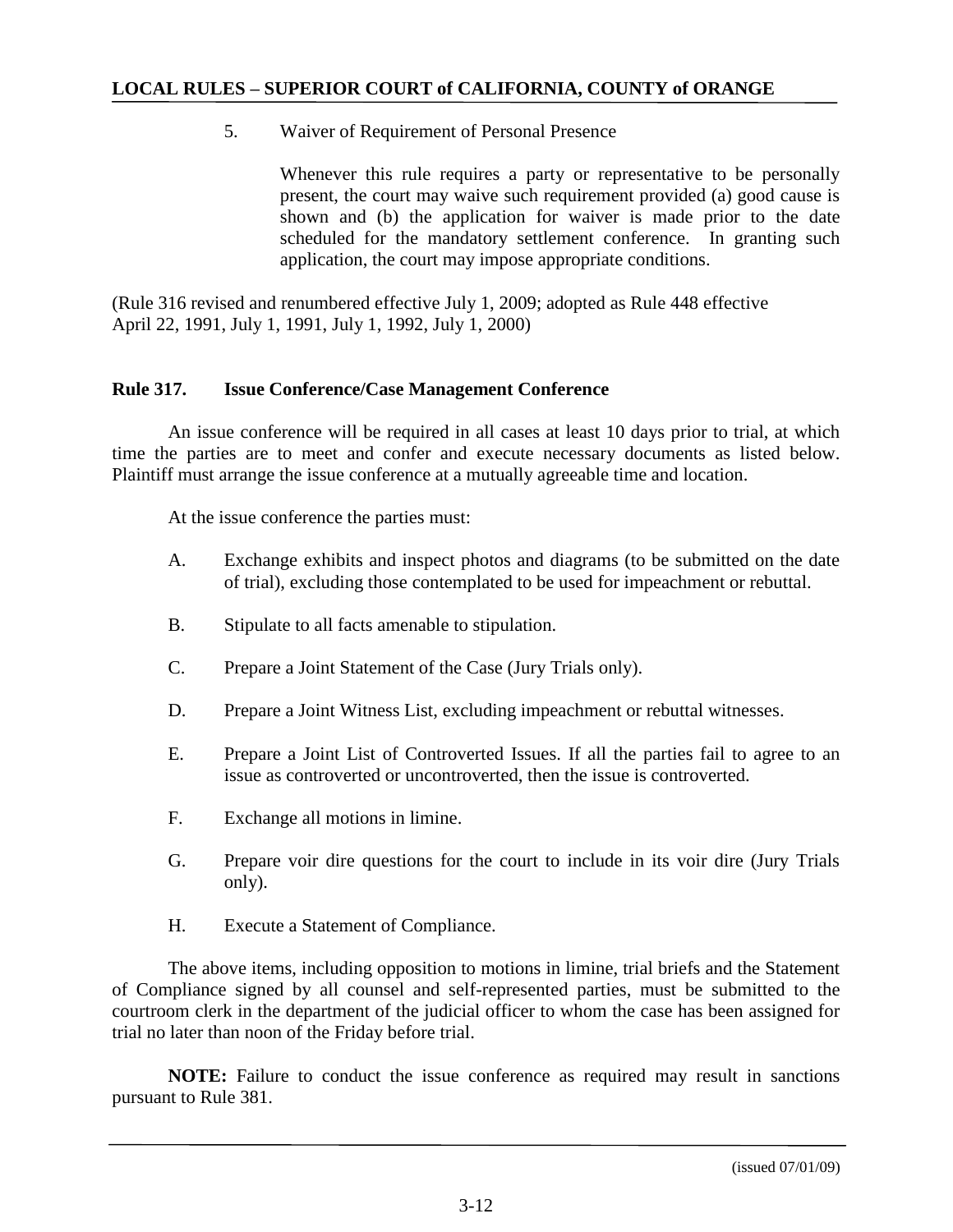At the discretion of the assigned judicial officer, a case management conference may be scheduled in lieu of or in addition to the issue conference.

(Rule 317 revised and renumbered effective July 1, 2009; revised as Rule 450 effective July 1, 1992, July 1, 1995, July 1, 1996)

#### **Rule 318. Uninsured Motorist/Construction Defect/Toxic Pollution Cases**

Those cases in which an action is filed against a defendant who is an uninsured motorist, and where the plaintiff's claim is subject to an arbitration provision, must be identified as "Uninsured Motorist" on the face of the complaint at the time of filing, or as soon thereafter as it becomes known. Uninsured motorist cases will not be assigned to a judicial officer for all purposes.

Those cases which involve causes of action for construction defect or toxic pollution should be identified accordingly on the face of the complaint at the time of filing so that such cases may immediately be assigned to a judicial officer on the civil complex panel.

(Rule 318 revised and renumbered effective July 1, 2009; revised as Rule 456 effective July 1, 1994)

#### **Rule 319. Execution on Installment Judgments**

Application for issuance of a writ of execution on orders or judgments payable in installments must be by declaration or affidavit of the party in whose favor the judgment was rendered, setting forth: (1) the pertinent provisions of such order or judgment, (2) the total principal matured, (3) the total principal paid, (4) the total principal unpaid, (5) if interest is claimed, the date of maturity of each installment on which interest is claimed, (6) the amount of interest claimed and (7) that no change of condition affecting the monetary amount due under the order or judgment, or any installment thereof, has occurred. If there has been any such change, the circumstances thereof must be fully disclosed.

(Rule 319 revised and renumbered effective July 1, 2009; renumbered as Rule 416 effective March 15, 1984; revised effective July 1, 1998)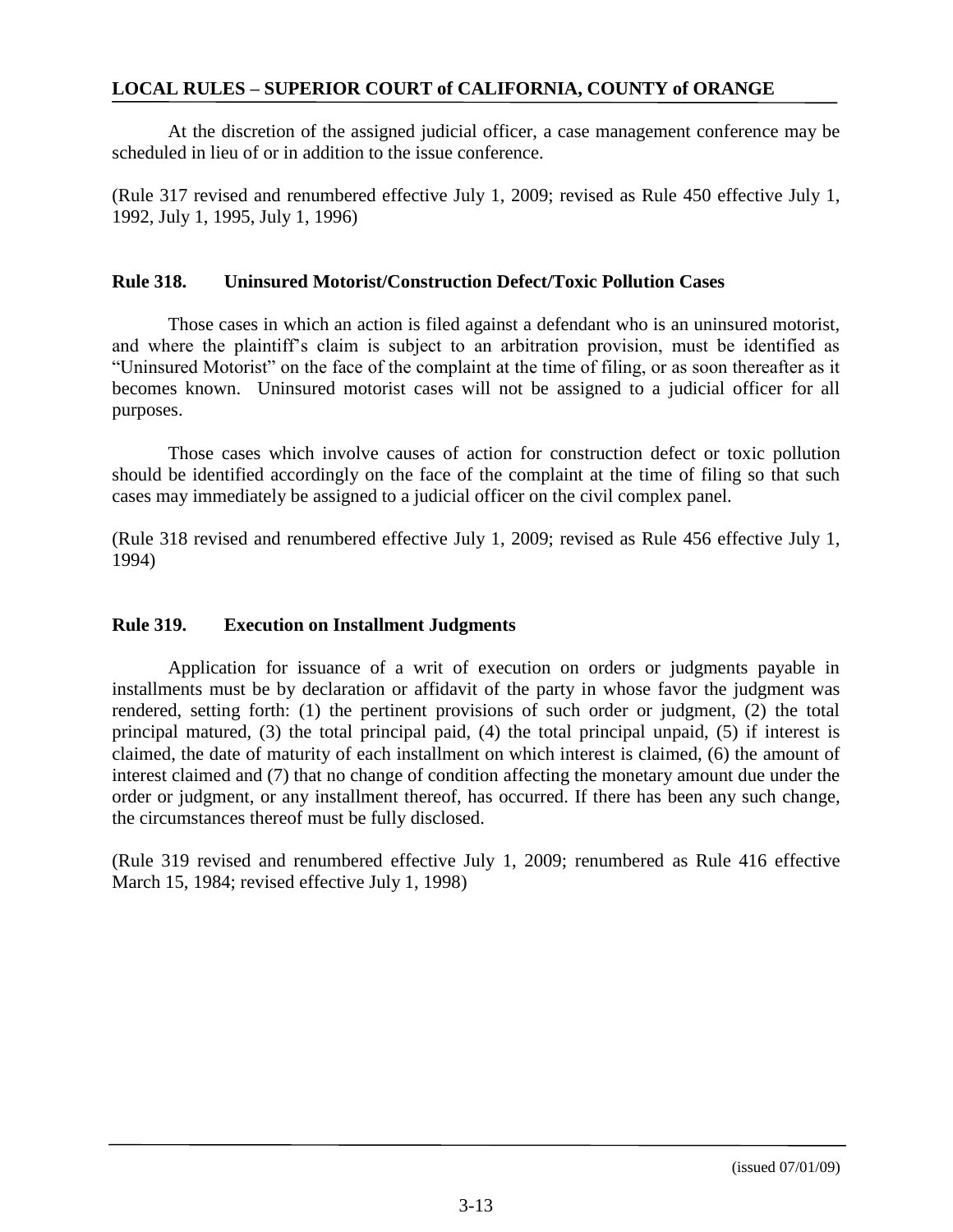# **Chapter 2**

# **Civil Cases \$25,000 and Under**

## **Rule 320. Renumbered effective July 1, 2009**

*Rule 320 renumbered as Rule 341*

## **Rule 321. Case Management Conference – Appearance**

Appearance at the case management conference is required by all counsel and selfrepresented parties unless one of the following occurred not less than five court days prior:

- A. An At-Issue Memorandum for Trial Setting has been filed;
- B. A disposition of the case has been achieved by the parties. A voluntary dismissal, judgment or transfer constitutes a disposition of the case.
- C. A Notice of Settlement has been filed.
- D. An Alternative Dispute Resolution stipulation has been filed.

Failure to comply with this rule may result in dismissal of the case and/or sanctions.

(Rule 321 revised and renumbered effective July 1, 2009; renumbered as Rule 348 effective July 1, 1998; revised effective January 1, 2002, July 1, 2003)

# **Rule 322. Renumbered effective July 1, 2009**

*Rule 322 renumbered as Rule 345*

# **Rule 324. Renumbered effective July 1, 2009**

*Rule 324 renumbered as Rule 363*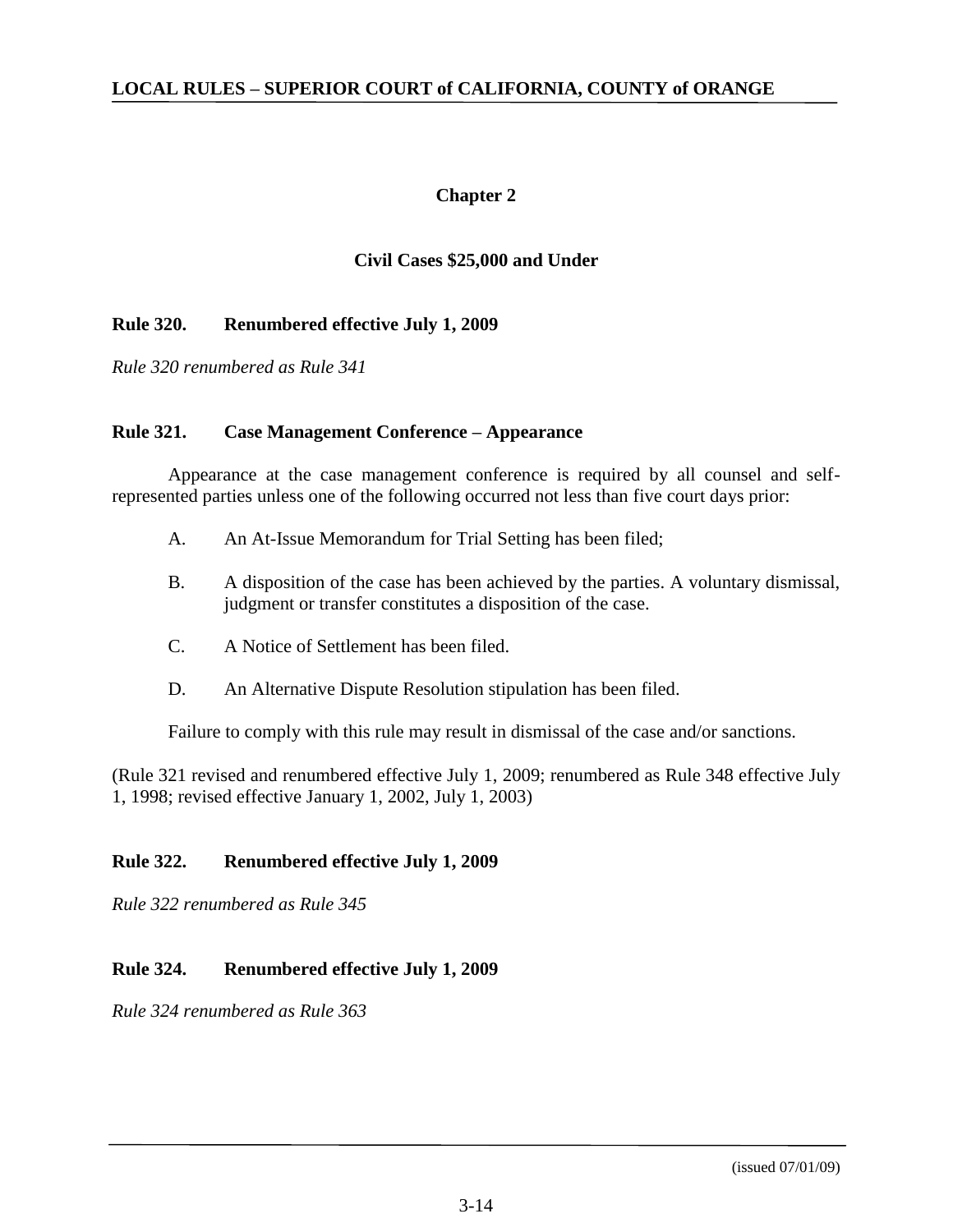# **Rule 326. Vacated effective July 1, 2001**

(Renumbered effective July 1, 1998; vacated effective July 1, 2001)

## **Rule 328. Vacated effective July 1, 1999**

(Renumbered effective July 1, 1998; vacated effective July 1, 1999)

## **Rule 330. Vacated effective July 1, 2000**

(Renumbered effective July 1, 1998; vacated effective July 1, 2000)

#### **Rule 332. Pretrial Conference**

- A. When any party to a civil action, other than unlawful detainer, requests a jury trial or requests a court trial with an estimated time for trial of one day or more, a pretrial conference may be set to ascertain whether the matter can be disposed of by way of settlement, or whether the case is ready for trial.
- B. All parties are to be personally present unless counsel has unlimited authority to act, or if good cause exists, available for telephone contact with counsel during the conference.
- C. All parties must bring to the conference a Pretrial Conference Brief/Statement which must contain the material facts and damages.

(Renumbered effective July 1, 1998; revised effective July 1, 2009)

#### **Rule 334. Vacated effective July 1, 2007**

(Renumbered effective July 1, 1998; repealed effective January 1, 2007)

#### **Rule 336. Renumbered effective July 1, 2009**

*Rule 336 renumbered as Rule 386*

#### **Rule 338. Vacated effective July 1, 2000**

(Renumbered effective July 1, 1998; revised effective July 1, 1999; vacated effective July 1, 2000)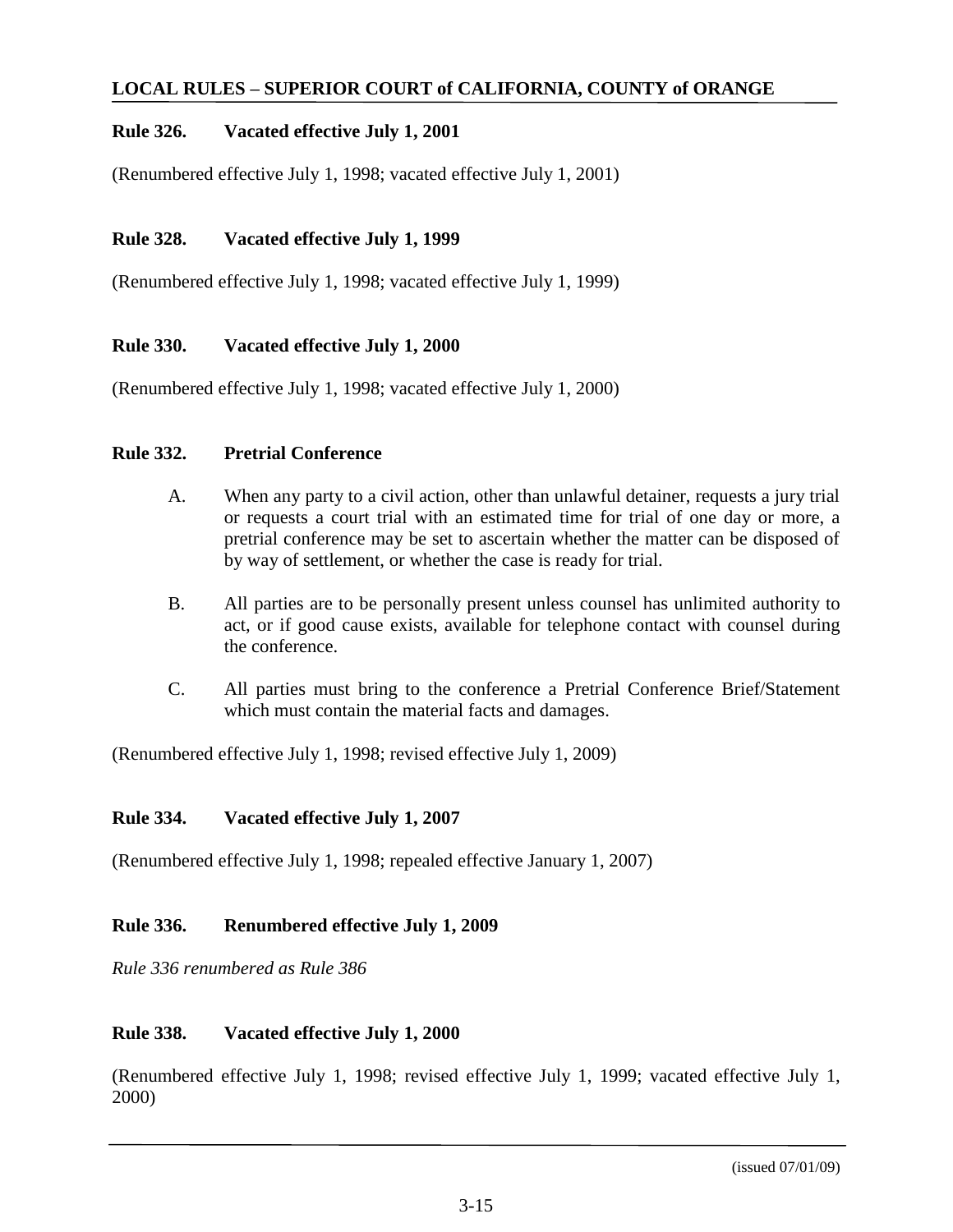#### **Rule 339. Civil Cases at Issue**

An At-Issue Memorandum for Trial Setting (Local form #L-31) may be filed when the case is at issue any time before the case management conference.

- A. The memorandum may be filed jointly or individually by any party.
- B. A party not in agreement with the information or estimates given in the memorandum may serve and file a counter-memorandum within 10 days after service of the memorandum.
- C. Local form #L-31, At-Issue Memorandum for Trial Setting, is a mandatory form for trial setting for any limited civil matter other than an Unlawful Detainer action.

(Adopted effective July 1, 2003; revised effective January 1, 2006)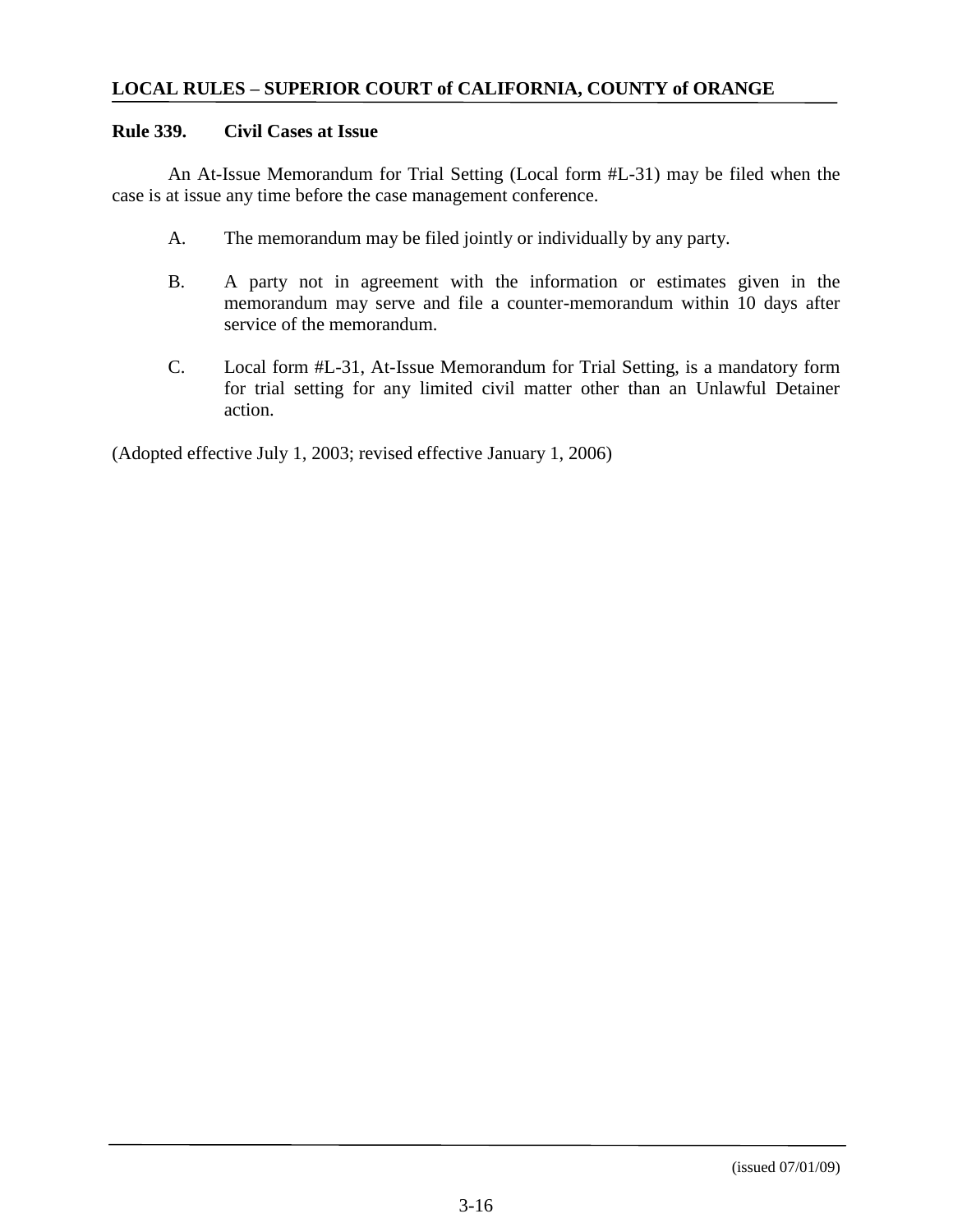## **Chapter 3**

# **Small Claims**

## **Rule 340. Renumbered effective July 1, 2009**

*Rule 340 renumbered as Rule 353*

#### **Rule 341. Small Claims – Return of Service**

A small claims case is commenced by the filing of a Plaintiff's Claim and ORDER to Go to Small Claims Court and the scheduling by the clerk of a hearing date. Plaintiff must file proof of service on the defendant in the Clerk's Office at least five calendar days before the hearing or the case may be dismissed.

(Rule 341 revised and renumbered effective July 1, 2009; renumbered as Rule 320 effective July 1, 1998)

#### **Rule 342. Renumbered effective July 1, 2009**

*Rule 342 renumbered as Rule 355*

#### **Rule 343. Delay Reduction – Small Claims**

- A. Plaintiff's failure to appear at the scheduled hearing may result in the case being dismissed.
- B. If the defendant is not served, the Clerk's Office will reset the case once. Any request for resetting must be done at least three court days before the original hearing date.

(Rule 343 revised and renumbered effective July 1, 2009; renumbered as Rule 354 effective July 1, 1998; revised effective July 1, 1999, July 1, 2003)

#### **Rule 344. Renumbered effective July 1, 2009**

*Rule 344 renumbered as Rule 356*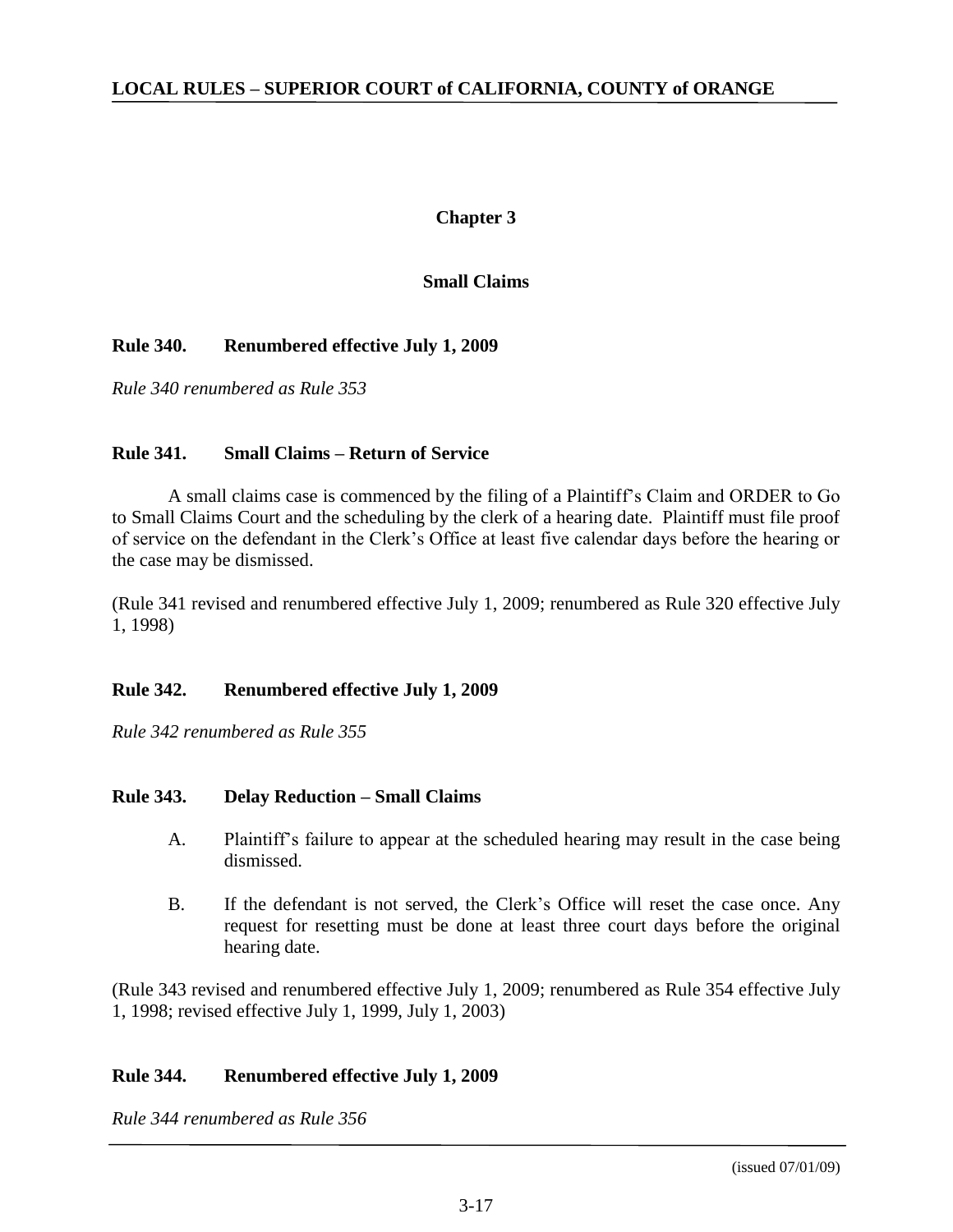## **Rule 345. Small Claims – Exhibits**

Exhibits in small claims cases will be returned to the proffering party at the hearing unless the court finds good cause and orders that the exhibit(s) be retained by the court.

(Rule 345 revised and renumbered effective July 1, 2009; renumbered as Rule 322 effective July 1, 1998)

## **Rule 346. Renumbered effective July 1, 2009**

*Rule 346 renumbered as Rule 371*

## **Rule 348. Renumbered effective July 1, 2009**

*Rule 348 renumbered as Rule 321*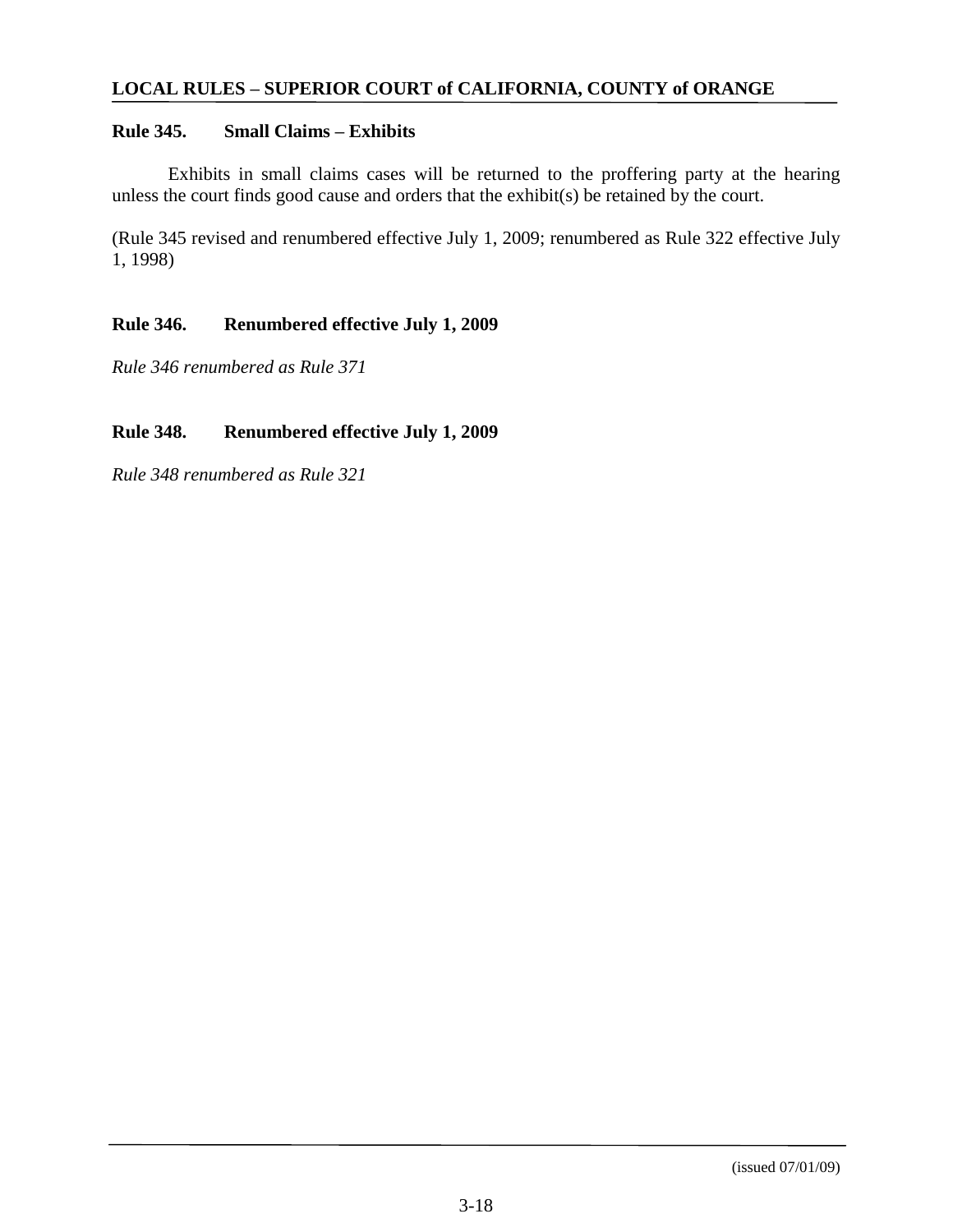## **Chapter 4**

# **All Civil Cases**

## **Rule 350. Renumbered effective July 1, 2009**

*Rule 350 renumbered as Rule 357*

## **Rule 351. General**

In addition to these Civil Rules, attorneys and self-represented parties must comply with the provisions of the California Rules of Court and the Local Rules – Superior Court of California, County of Orange.

(Rule 351 revised and renumbered effective July 1, 2009; adopted effective July 1, 1991; renumbered as Rule 430 effective January 1, 1992)

#### **Rule 352. Renumbered effective July 1, 2009**

*Rule 352 renumbered as Rule 358*

# **Rule 353. Delay Reduction**

Trial court case disposition time goals as recommended by the Judicial Council of the State of California and listed in the Standards of Judicial Administration are hereby adopted. It is the policy of the Superior Court of California, County of Orange, to comply as consistently as possible with those standards to encourage prompt disposition of all matters coming before the court, and to thereby improve the administration of justice.

(Rule 353 revised and renumbered effective July 1, 2009; renumbered as Rule 340 effective July 1, 1998)

# **Rule 354. Renumbered effective July 1, 2009**

*Rule 354 renumbered as Rule 343*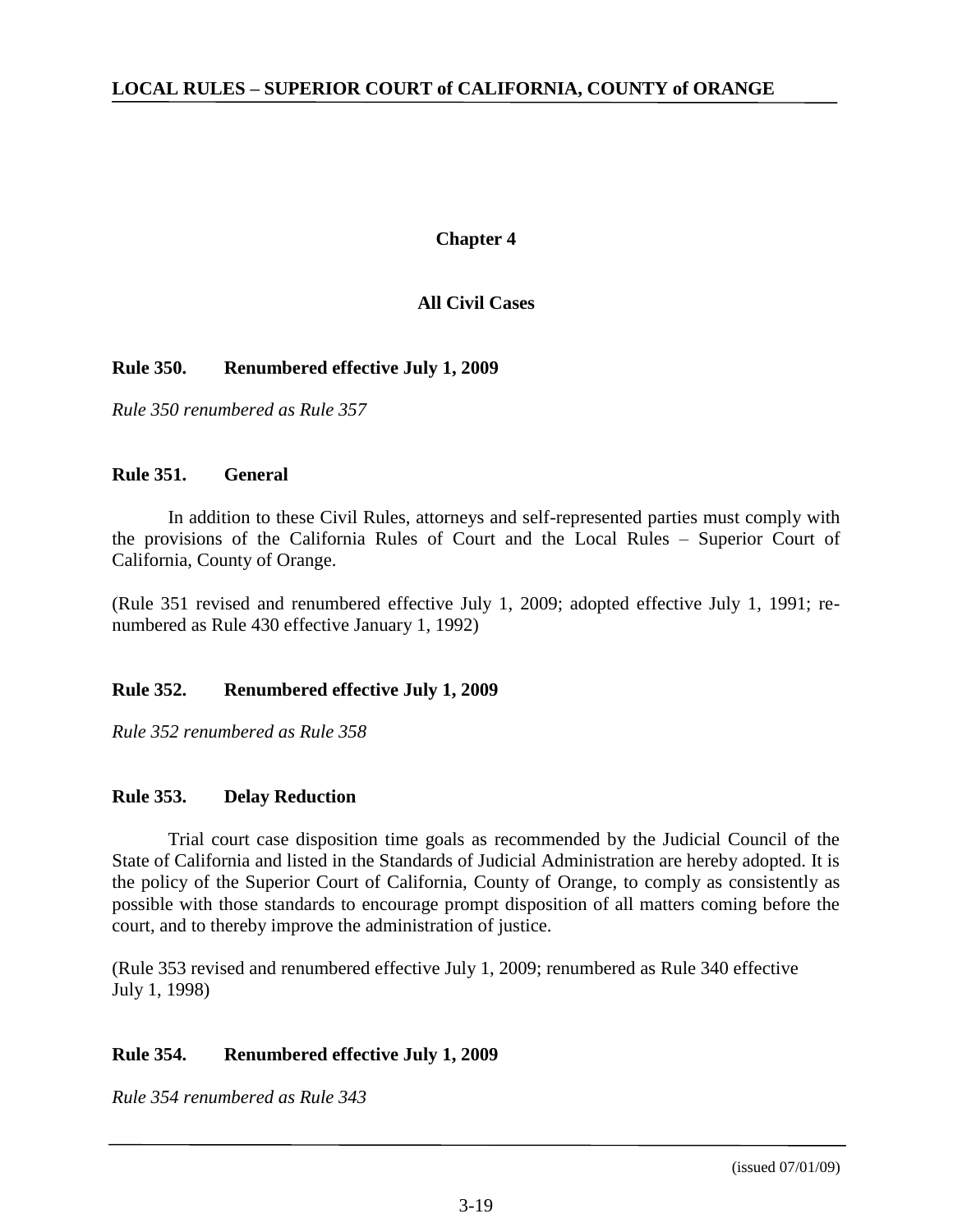#### **Rule 355. Delay Reduction – General Civil**

All civil cases other than unlawful detainer and cases exempted under the California Rules of Court will be set for a case management conference approximately 150 days after the complaint is filed.

(Rule 355 revised and renumbered effective July 1, 2009; renumbered as Rule 342 effective July 1, 1998)

## **Rule 356. Delay Reduction – Unlawful Detainer**

If any of the following has not occurred within 30 days of the filing of a complaint for unlawful detainer, consistent with the policy set forth in Rule 353, the court will notice a hearing on an order to show cause why the complaint should not be dismissed:

- A. A request to set case for trial has been filed;
- B. The case has been designated as a general civil matter;
- C. A disposition of the case has been entered. (A dismissal, judgment or transfer constitutes a disposition of the case); or,
- D. A notice of settlement has been filed.

There will be no case management conference in an unlawful detainer case, unless the action is either re-designated as a general civil matter or specifically set by order of the court.

(Rule 356 renumbered effective July 1, 2009; renumbered as Rule 342 effective July 1, 1998; revised effective July 1, 2003)

#### **Rule 357. Delay Reduction – Notice of Settlement**

An order to show cause hearing regarding dismissal will be set or continued approximately 46 days from the filing of a Notice of Settlement on an unconditional settlement; or 46 days after the dismissal date specified in the Notice of Settlement on a conditional settlement. The timely filing of a Request for Dismissal will vacate the hearing.

(Rule 357 revised and renumbered effective July 1, 2009; renumbered as Rule 350 effective July 1, 1998)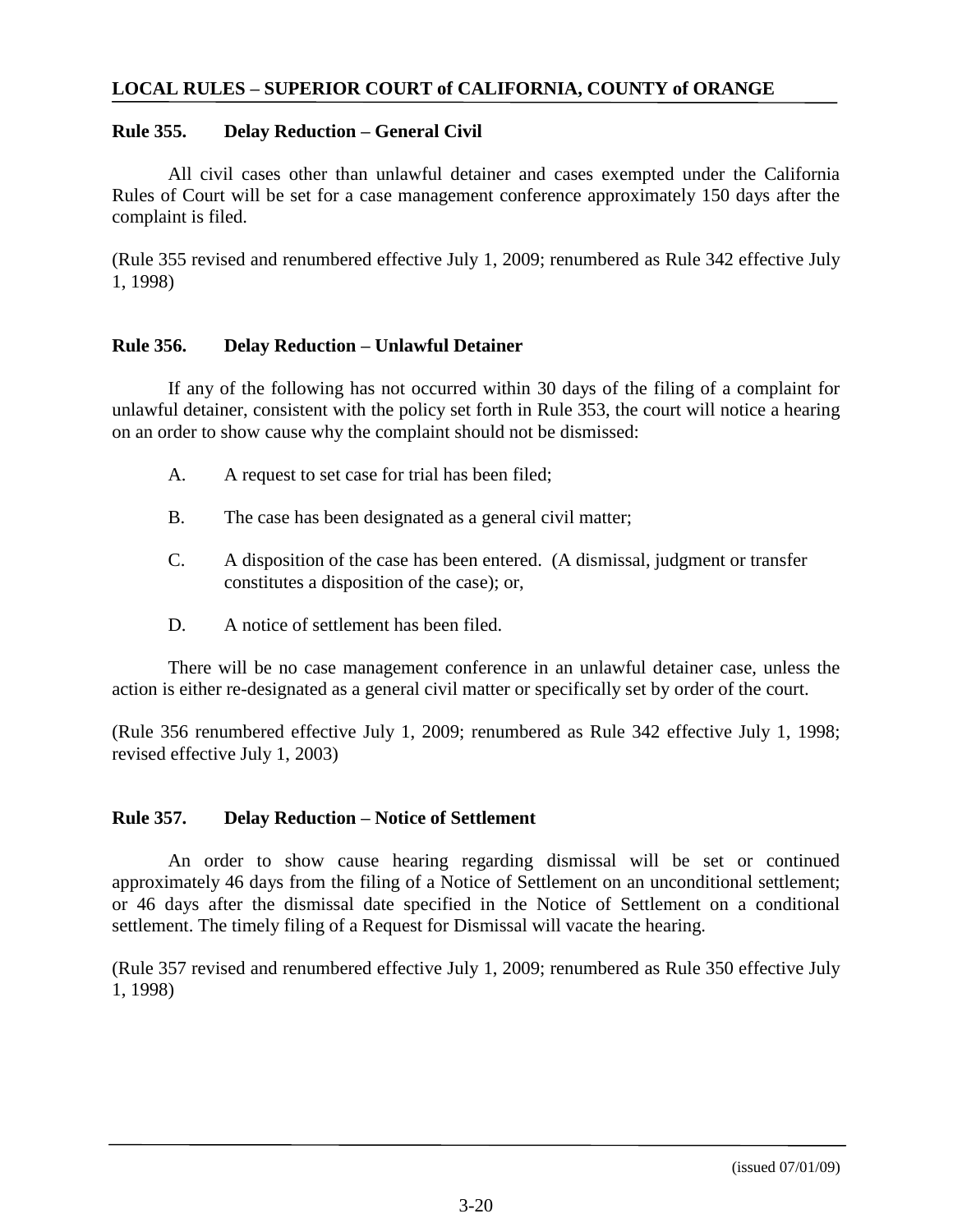### **Rule 358. Delay Reduction – Continuance of Settlement Conference**

Status conferences may only be continued by motion to the court.

(Rule 358 renumbered effective July 1, 2009; renumbered as Rule 352 effective July 1, 1998)

## **Rule 359. Assignment of Other Matters**

Motions for new trial, motions to tax costs, and other matters in reference to trials must be heard by the judicial officer who presided over the trial at a time designated by the judicial officer.

All ex parte applications will be heard by the judicial officer to whom the case is assigned or by a judicial officer designated by the supervising judge.

(Rule 359 revised and renumbered effective July 1, 2009; renumbered as Rule 300 effective March 15, 1984)

## **Rule 360. Alternative Dispute Resolution (ADR)**

## A. Available ADR Programs

The Superior Court of California, County of Orange, encourages and supports the use of Alternative Dispute Resolution (ADR) in all civil cases. The Court recognizes the value of early case management intervention and the use of alternative dispute resolution options for amenable and eligible cases. It is the Court's expectation that litigants will utilize the Court's mediation, arbitration, and early neutral evaluation programs as a means of case settlement before trial.

#### B. ADR Administrator

An Administrative Civil Manager will serve as the Alternative Dispute Resolution (ADR) Administrator, supervise the selection of arbitrators, mediators, and neutral evaluators for the Court's panels, generally supervise the operation of the ADR programs, and employ such staff as are necessary to fulfill this responsibility.

# C. Arbitration and Mediation Committee

The Arbitration and Mediation Committee of the Court will have the duties and responsibilities of an ADR Committee as specified by California Rules of Court, rule 10.783.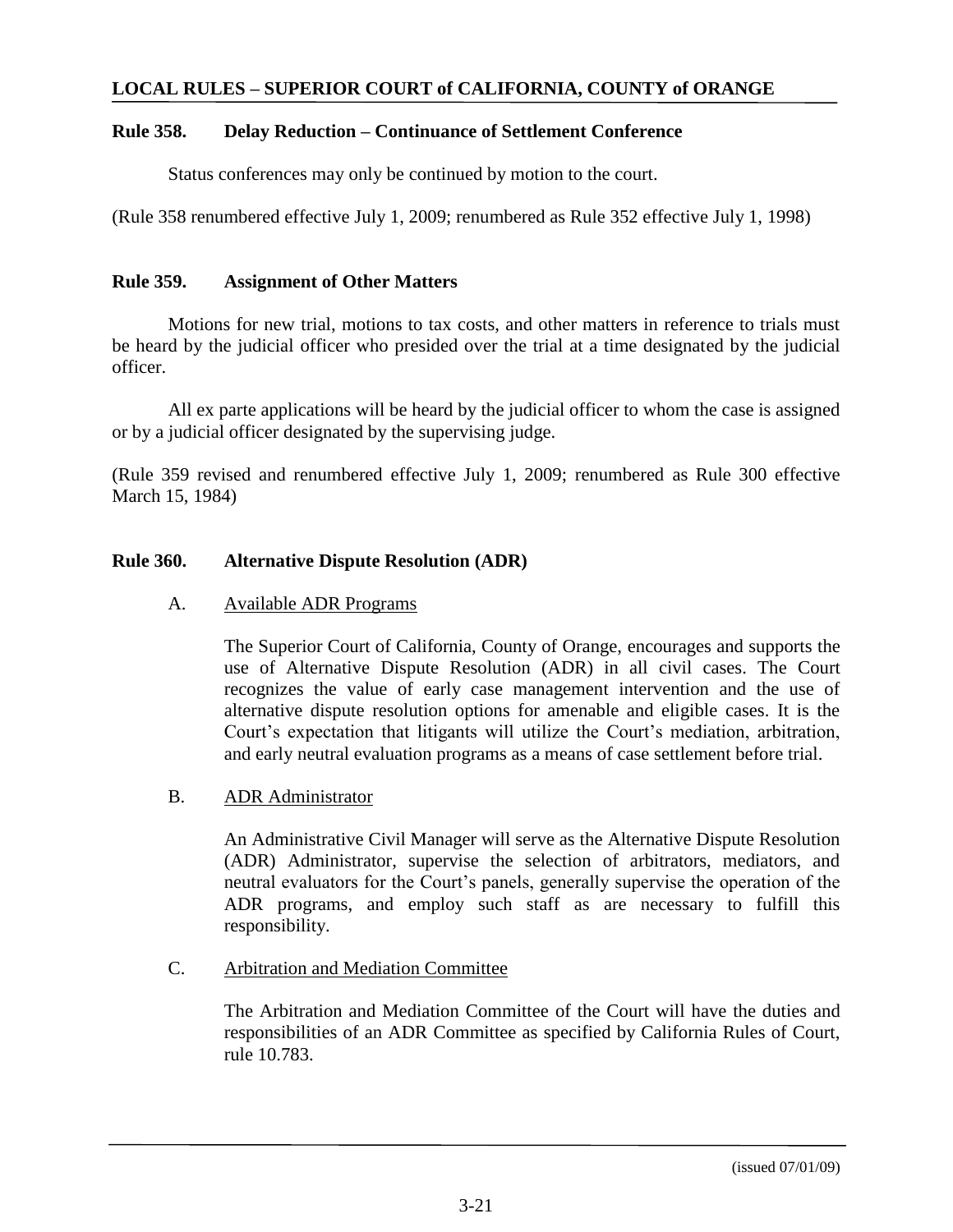- D. Judicial Arbitration
	- 1. Authority
		- a. The Superior Court is authorized to refer civil actions, except those heard in the Small Claims Court, to judicial arbitration pursuant to Code of Civil Procedure section 1141.11(a).
		- b. Any at-issue limited civil case may be referred to judicial arbitration if the Court determines arbitration to be in the interest of justice.
	- 2. Referral to Arbitration
		- a. Any case will be submitted to arbitration pursuant to this rule upon the order of the Court where, in the opinion of the Court, the amount in controversy does not exceed fifty thousand dollars (\$50,000) for each plaintiff, which order will not be appealable. The provisions of this rule do not apply to any action exempt from arbitration pursuant to California Rules of Court, rule 3.811.
		- b. Any at-issue limited or unlimited civil case may be referred to judicial arbitration, regardless of the amount in controversy, upon:
			- 1) Stipulation of the parties. Counsel may stipulate, at any time after the filing of the complaint, to a waiver of Government Code section  $68616(g)$  for the purpose of allowing the court to order the case into arbitration, pursuant to Code of Civil Procedure sections 1141.10, et seq. or 1280, et seq., at an earlier date; or
			- 2) Filing of an election by all plaintiffs in which each plaintiff agrees that the arbitration award will not exceed \$50,000 as to that plaintiff.
	- 3. Determination of Amount in Controversy

The amount in controversy in each case will be determined by the Court and the case referred to arbitration upon receipt of stipulation by counsel or by order of the Court at any conference at which all parties have been ordered or noticed to appear. The determination of the amount in controversy will be without prejudice to any finding on the value of the case by an arbitrator or in a subsequent trial de novo. The determination must be based on the total amount of damages; questions of liability or comparative negligence or other defenses may not be considered.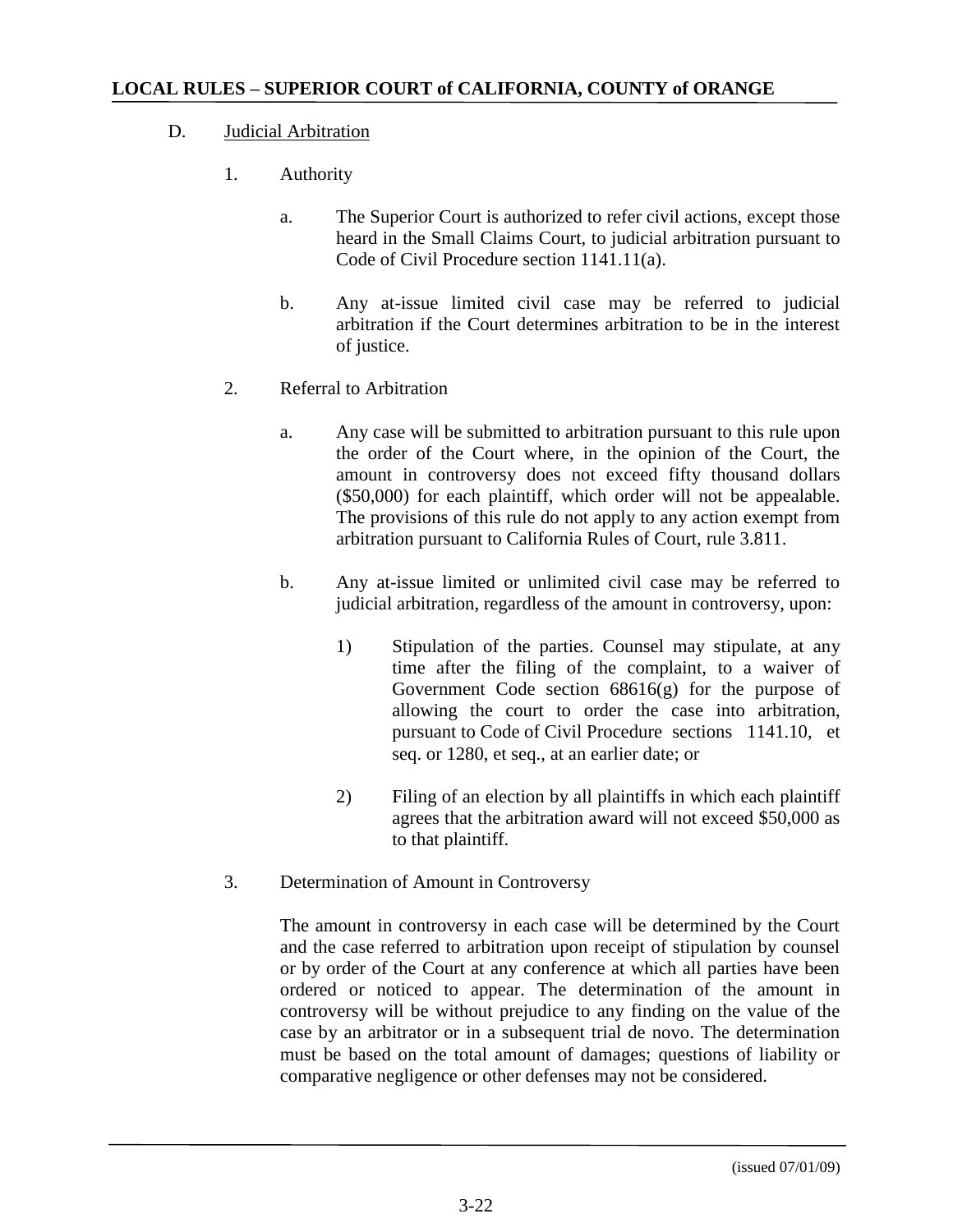# 4. Administration of Program

Any case referred to arbitration must be submitted to the Superior Court Judicial Arbitration Program and is subject to all rules set forth herein.

- 5. Panel of Arbitrators
	- a. The ADR Administrator will maintain a current list of arbitrators composed of active members of the California State Bar who have qualified to act as such.
	- b. The Court will have a list of arbitrators for personal injury cases and such additional panels as the Presiding Judge may determine are needed.
- 6. Appointment of Arbitrators

The appointment of arbitrators by the ADR Administrator will be at random and will be governed by the following procedures:

- a. The parties may stipulate to an arbitrator within 10 days after the case is ordered to arbitration by submitting a written stipulation for the arbitrator of their choice to the ADR Administrator.
- b. If no stipulation for an arbitrator is received within 10 days after the case is ordered to arbitration, the ADR Administrator will appoint an arbitrator at random from the panel of arbitrators.
- 7. Arbitrator's Duties and Responsibilities
	- a. Disqualification

It is the duty of the arbitrator to determine whether any cause exists for his/her disqualification in the case upon any of the grounds set forth in Code of Civil Procedure section 170.l governing the disqualification of judges. If any member of the arbitrator's law firm would be disqualified under subdivision (a)(2) of section 170.l, the arbitrator is disqualified. The arbitrator must promptly notify the ADR Administrator of any grounds for disqualification known to him/her, and another arbitrator will be appointed as provided in these rules.

b. Hearings, Notice, When and Where Held

Within 15 days after the appointment of the arbitrator, the arbitrator must set the time, date, and place of the arbitration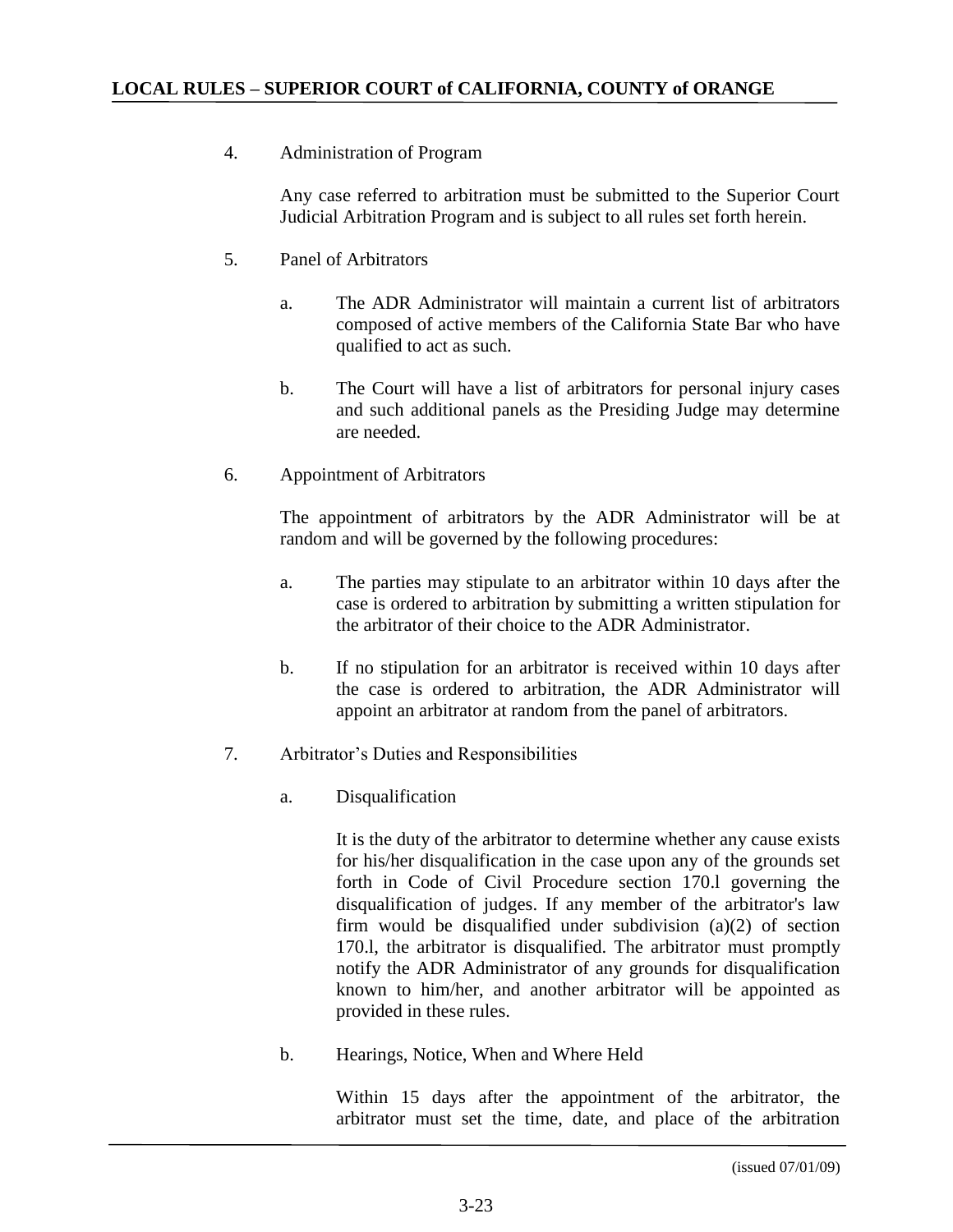hearing and notify each party and the ADR Administrator in writing of the time, date, and place set. The arbitrator must serve a "Notice of Alternative Dispute Resolution (ADR) Session" upon all counsel of record and self-represented parties at least 30 days prior to the hearing date. The original notice must be filed with the ADR Administrator. The hearings must be scheduled to take place not sooner than 35 days and not later than 90 days from the date of the assignment of the case to the arbitrator, including any time due to continuances; provided, however, for good cause shown the Court may extend the time for arbitration.

The arbitrator must set the hearing at a convenient date, time and place in the County of Orange. The hearing may not be set on Saturdays, Sundays, or legal holidays without a stipulation of all parties and the arbitrator. The hearing may be held in a location outside Orange County upon stipulation of all parties and the arbitrator.

If the arbitrator cannot hold a hearing within the time limitations set forth supra, a notification must be submitted to the ADR Administrator who will return the case to the list of cases pending appointment of an arbitrator and will appoint a new arbitrator pursuant to section D.6 of this Rule.

8. Continuances

An Arbitration Hearing date may be continued:

- a. By written stipulation, signed by all parties, with the consent of the assigned arbitrator. The original copy of the stipulation must be filed with the ADR Administrator. The new hearing date must be set within 90 days from the date the arbitrator was appointed.
- b. By noticed motion, if the desired hearing date exceeds 90 days from the date the arbitrator was appointed. A written declaration must be submitted concurrently with the motion stating the reason for the extended setting. Such motions must be set for hearing before the judicial officer who signed the Arbitration Referral order.
- c. By written stipulation of all parties, and approval by the Court, if the hearing date exceeds 90 days from the date the arbitrator was appointed. A written declaration must be submitted concurrently with the stipulation, stating the reason for the delayed setting. The stipulation must be filed with the ADR Administrator.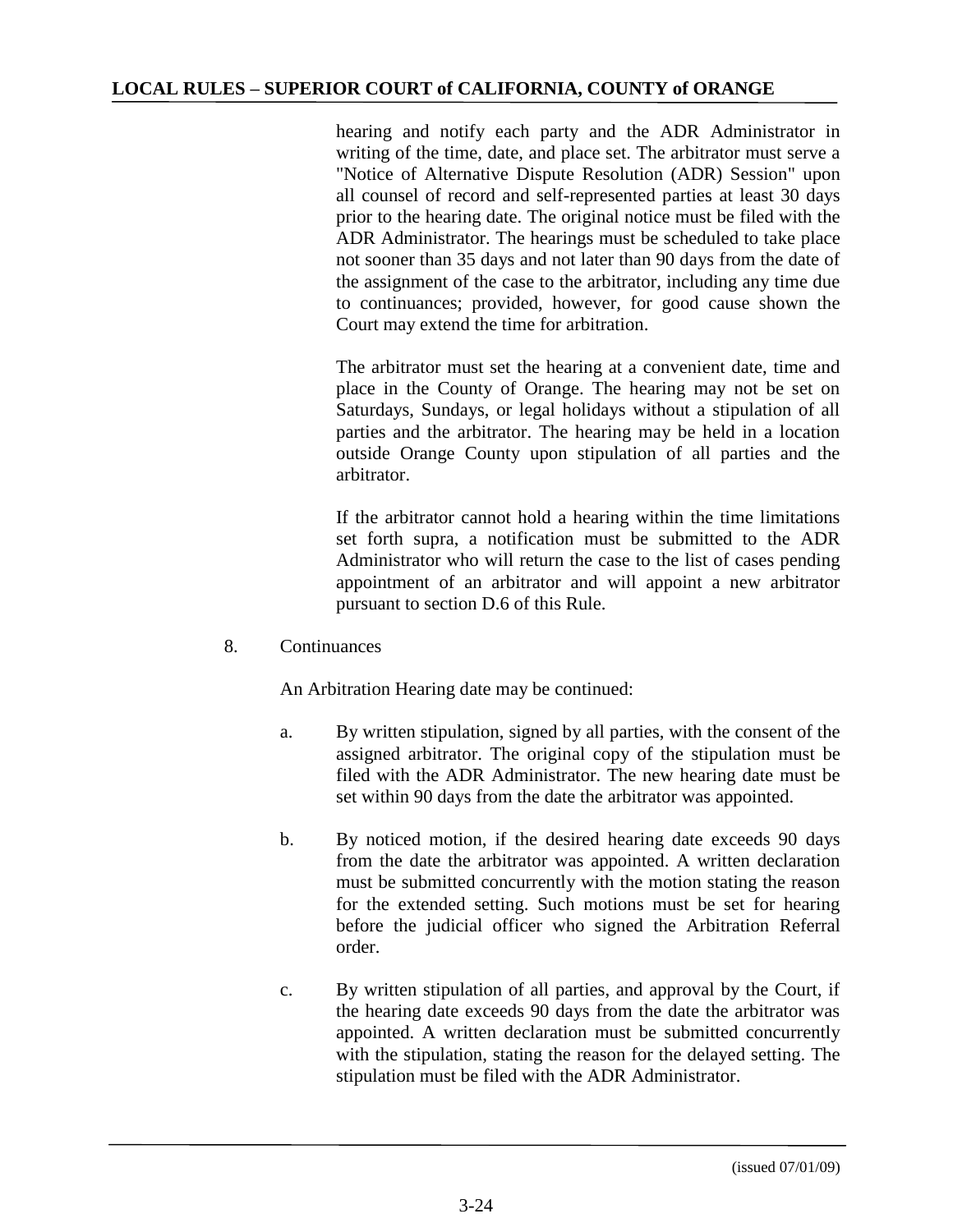The stipulation must be titled "Stipulation and Order for Continuance of Arbitration" and include, below the attorney signatures, the language "IT IS SO ORDERED", followed by a date and signature line for the judge who signed the Arbitration Referral Order.

## 9. Communication with the Arbitrator

Disclosure of any offers of settlement made by any party may not be made to the arbitrator prior to the filing of the award. There may not be any ex parte communication by counsel or the parties with the arbitrator except for the purposes of scheduling the arbitration hearing or requesting a continuance.

10. Discovery

The parties to the arbitration have the right to conduct discovery, and to that end may exercise all of the same rights, remedies and procedures, and will be subject to all of the same duties, liabilities, and obligations as provided in Part 4, Title 3, Chapter 3 of the Code of Civil Procedure for unlimited civil cases, and as provided in Part 1, Title 1, Chapter 5.1 of the Code of Civil Procedure for limited cases, except that all arbitration discovery must be completed no later than 15 days prior to the date set for the arbitration hearing unless the Court, upon a showing of good cause, makes an order granting an extension of the time within which discovery must be completed. The parties may also stipulate to an extension of time.

11. Rules of Evidence at Hearing, Conduct of Hearing; The Award; Attorneys Fees; Entry of Judgment; Motion to Vacate; Arbitrator Fees

California Rules of Court, rules 3.810 et seq. are applicable to this Judicial Arbitration Program in its entirety.

- 12. Trial de Novo
	- a. Within 30 days after the arbitration award is filed, any party may request a trial de novo by filing with the ADR Administrator a request for trial, with proof of service of a copy upon all other parties appearing in the case. The 30 day period within which to request trial may not be extended.
	- b. Upon filing a request for trial de novo after arbitration the case will be returned to the judicial officer who signed the original Arbitration Referral order.
	- c. The case will be tried as though no arbitration proceedings had occurred. No reference may be made during the trial to the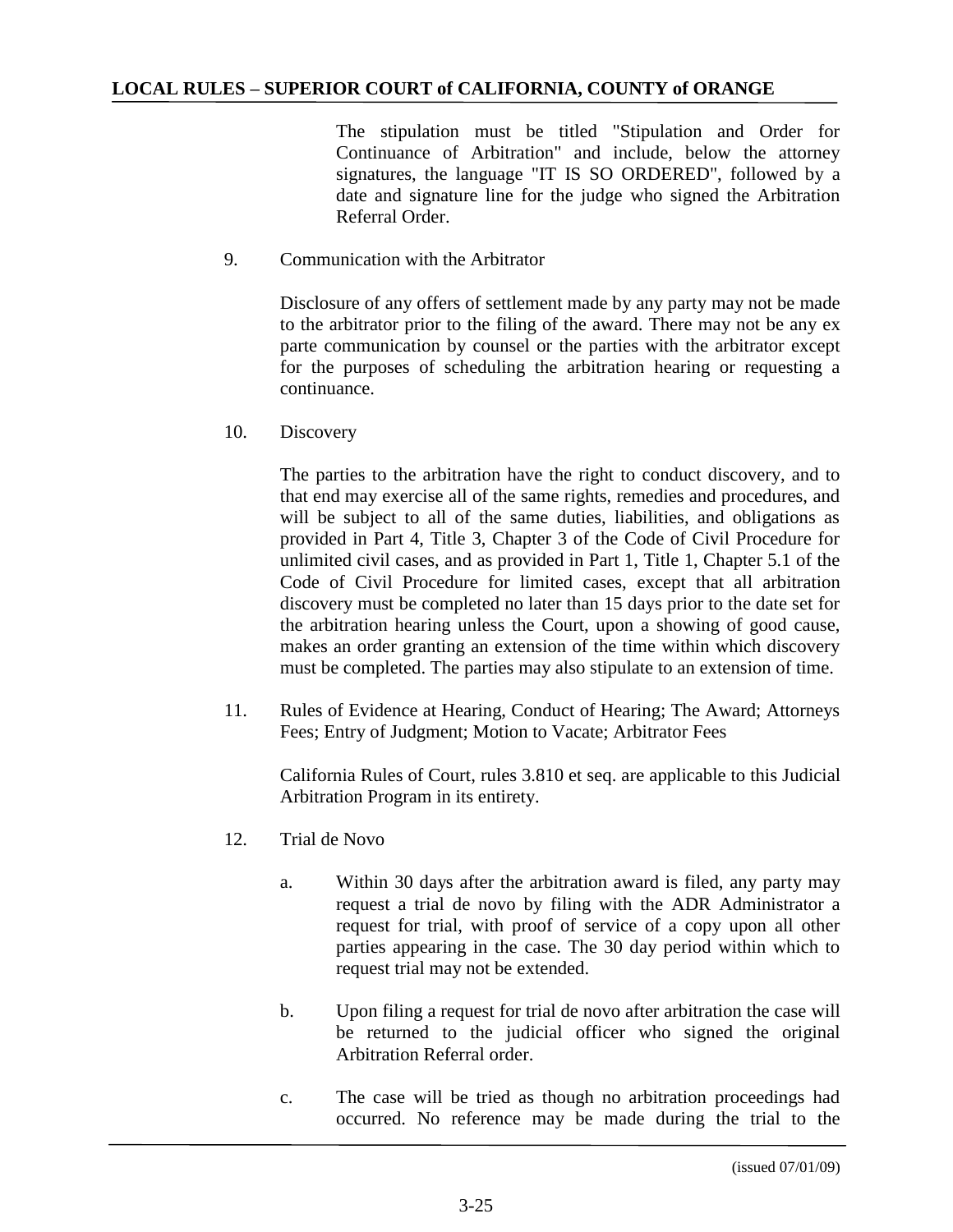arbitration award, to the fact that there had been arbitration proceedings, to the evidence adduced at the arbitration hearing, or to any other aspect of the arbitration proceedings, and none of the foregoing may be used for any purpose at the trial.

d. If a party has requested a trial de novo after arbitration, the request may not be withdrawn except by a written stipulation, signed by all parties appearing in the case, expressly agreeing that a nonappealable judgment may be entered on the arbitration award.

# E. Civil Mediation Program

The Superior Court of California, County of Orange, offers a voluntary civil mediation program for all civil cases.

1. Initiation of Mediation

Mediation is available on a voluntary basis only. The parties may file an Alternative Dispute Resolution (ADR) Stipulation form, and complete and submit an Alternative Dispute Resolution (ADR) Neutral Selection and Party List form. The Superior Court maintains a panel of court-approved mediators who have satisfied training and experience requirements established by the Court and who must adhere to minimum standards of practice pursuant to California Rules of Court, rule 3.850 et seq., and other program policies, guidelines and procedures. The parties may choose from the Court's Civil Mediation Panel an available mediator and an alternate mediator with no apparent conflict of interest. The parties must make the selection of a mediator on the Alternative Dispute Resolution (ADR) Neutral Selection and Party List form.

2. Attendance at Case Management Conference

If the parties file the Alternative Dispute Resolution (ADR) Stipulation form with the Clerk's Office at least 10 days before the Case Management Conference, then no appearance will be necessary at that hearing. In such case, the parties must request that the Case Management Conference be taken off calendar.

- 3. Payment of Mediators
	- a. Mediators must be compensated directly by the parties. The fees and expenses of mediators must be shared equally between the parties, unless otherwise agreed by all the parties.
	- b. Mediators on the Superior Court's Panel have agreed to charge \$300 for up to the first two hours and their individual rate per hour thereafter. Mediators may not charge the parties for preparation or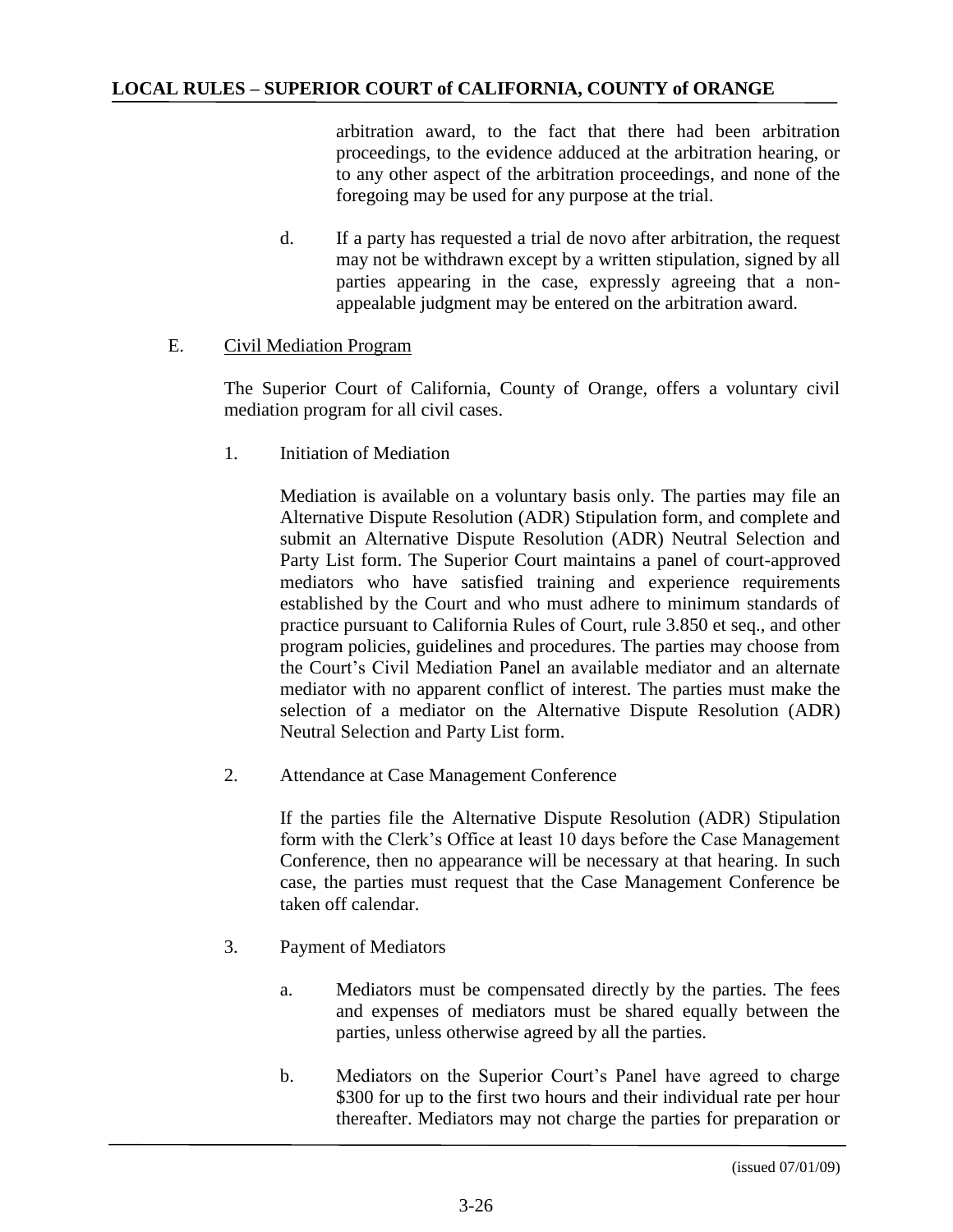administrative time, but may require that fees be deposited in advance of the mediation session.

- c. The Superior Court will establish a pro bono/modest means procedure that will be available to qualified parties.
- 4. Timing of Mediation and Trial Dates

The parties must complete the mediation process within 90 days of the date of referral. If the parties request an extension of time for mediation, they must file a stipulation showing good cause and indicating the date of the future mediation session, which stipulation must be approved by the Court.

5. Attendance at Mediation

All parties, their counsel, and persons with full authority to settle the case must personally attend the mediation, unless excused by the mediator for good cause. If any consent to settle is required for any reason, the person with consent authority must be personally present at the mediation.

## F. Early Neutral Evaluation

The Superior Court of California, County of Orange, offers a voluntary Early Neutral Evaluation (ENE) program for all civil cases.

1. Initiation of ENE

ENE is available on a voluntary basis only. The parties may file an Alternative Dispute Resolution (ADR) Stipulation form, and complete and submit an Alternative Dispute Resolution (ADR) Neutral Selection and Party List form. The Superior Court maintains a panel of court-approved evaluators who have satisfied training and experience requirements established by the Court and who must adhere to minimum standards of practice pursuant to program policies, guidelines and procedures. The parties may choose from the Court's Neutral Evaluation Panel an available evaluator and an alternate evaluator with no apparent conflict of interest. The parties must make the selection of an evaluator on the Alternative Dispute Resolution (ADR) Neutral Selection and Party List form.

2. Attendance at Case Management Conference

If the parties stipulate and file the Alternative Dispute Resolution (ADR) Stipulation form with the Clerk's Office at least 10 days before the Case Management Conference, then no appearance will be necessary at that hearing. In such case, the parties must request that the Case Management Conference be taken off calendar.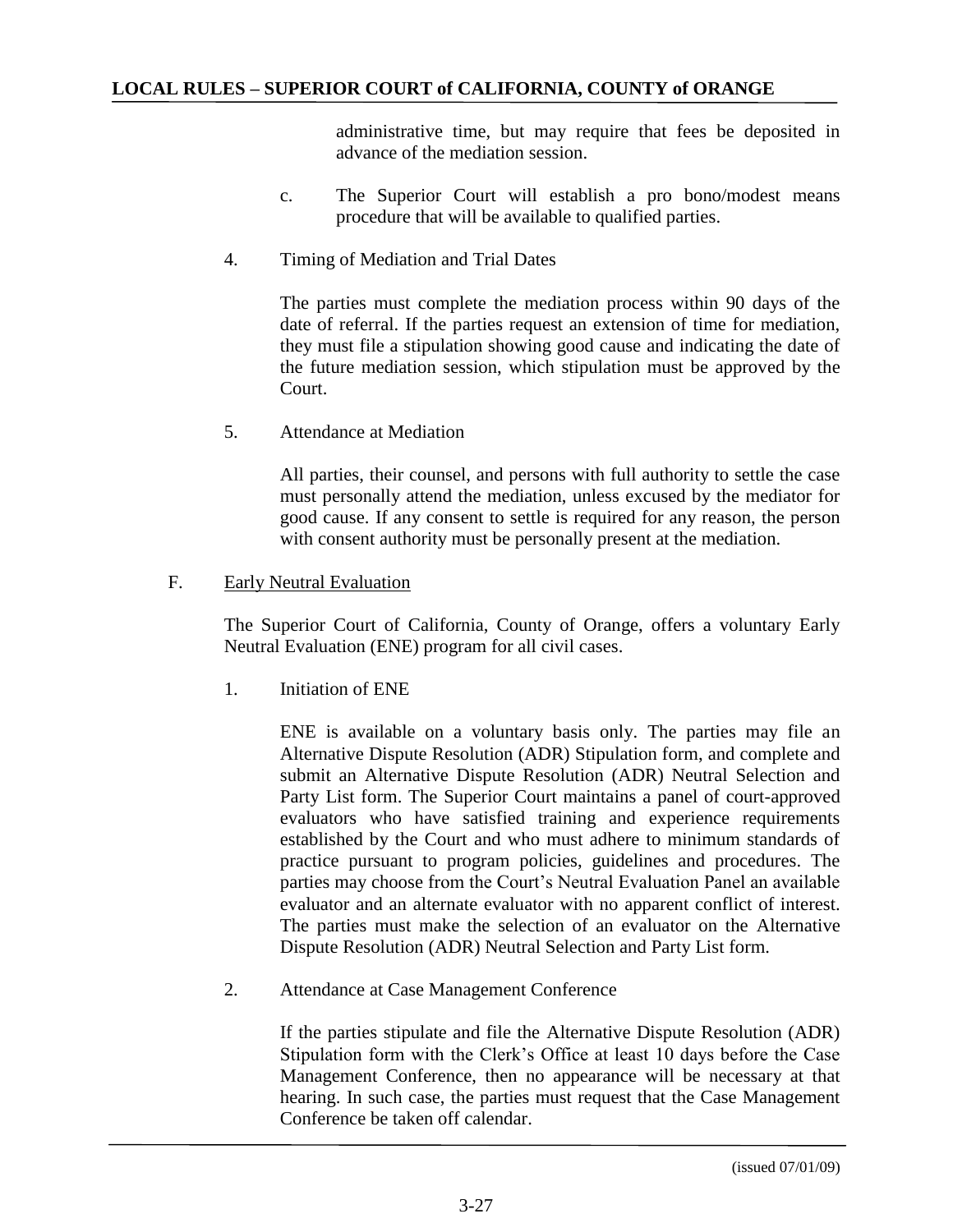- 3. Payment of Evaluators
	- a. Evaluators must be compensated directly by the parties. The fees and expenses of evaluators must be shared equally between the parties, unless otherwise agreed.
	- b. Evaluators on the Superior Court's Panel have agreed to charge \$300 for up to the first three hours and their individual rate per hour thereafter. Evaluators may not charge the parties for preparation or administrative time, including the time required to prepare the written evaluation, but may require that fees be deposited in advance of the evaluation session.
	- c. The Superior Court will establish a pro bono/modest means procedure that will be available to qualified parties.
- 4. Timing of ENE and Trial Dates

The parties must complete the ENE process within 90 days of the date of referral. If the parties request an extension of time for the ENE, they must file a stipulation showing good cause and indicating the date of the future ENE session, which stipulation must be approved by the Court.

5. Attendance at ENE Session

All parties, their counsel, and persons with full authority to settle the case must personally attend the ENE session, unless excused by the evaluator for good cause. If any consent to settle is required for any reason, the person with the consent authority must be personally present at the ENE session.

(Adopted effective May 1, 1997; renumbered effective July 1, 1998; revised effective July 1, 1999, January 1, 2007, January 1, 2008, July 1, 2008, July 1, 2009)

# **Rule 361. Jury Venire for Superior Court Sessions Held Outside the County Seat**

When sessions of the Superior Court are held in a location outside the County Seat the names of persons for master jury lists and the names of jurors summoned to serve during such sessions will be selected from the area served by the court in which such sessions are located. This rule will not preclude a judicial officer presiding over such sessions from ordering the use of a county-wide venire for good cause.

(Rule 361 revised and renumbered effective July 1, 2009; adopted effective March 15, 1984; revised effective January 1, 1988; renumbered as Rule 302 effective July 1, 1998; revised effective July 1, 1999)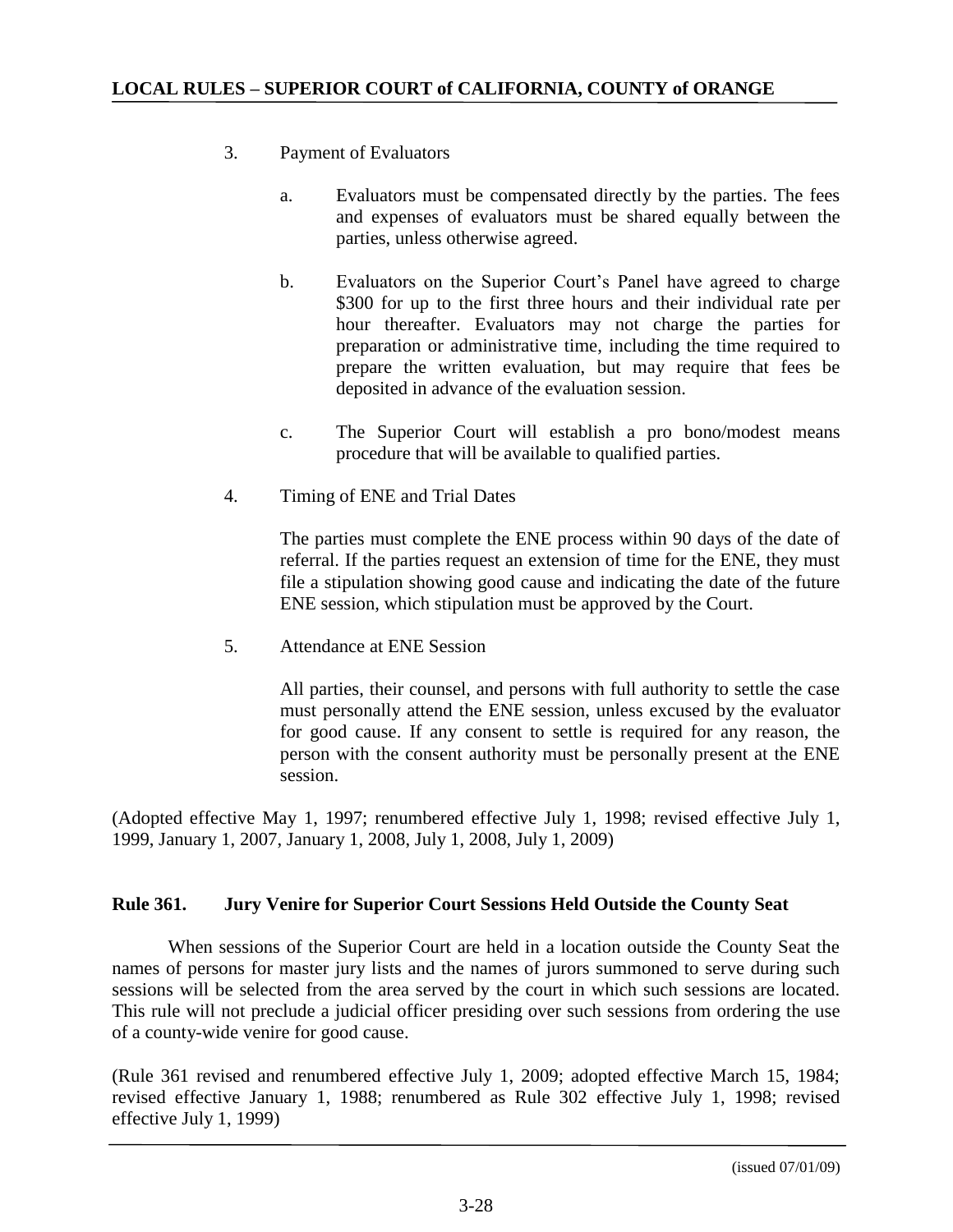# **Rule 362. Instructions to Jury –** *Repealed*

(Rule 362 repealed effective July 1, 2009; renumbered effective March 15, 1984; revised effective January 1, 1986; renumbered effective July 1, 1998; revised effective July 1, 2006, January 1, 2008)

## **Rule 363. Verbatim Record**

In all civil cases the parties who desire a verbatim record must make arrangements and provide for their own official reporting services at their own expense.

(Rule 363 revised and renumbered effective July 1, 2009; renumbered as Rule 324 effective July 1, 1998)

# **Rule 364. Vacated effective July 1, 2000**

(Renumbered effective March 15, 1984; renumbered effective July 1, 1998; vacated effective July 1, 2000)

# **Rule 365. Location of Filing for All Papers Not Otherwise Specified**

All papers subsequent to the complaint must be filed directly with the Clerk's Office in the Justice Center where the case is assigned, unless otherwise ordered by the judicial officer assigned or hearing the affected case.

(Rule 365 revised and renumbered effective July 1, 2009; adopted as Rule 312 effective January 1, 2001)

#### **Rule 366. Attorney Fees on Judgment by Default**

When a promissory note or contract provides for the recovery of, or a statute, authorizes the clerk or Court to enter a reasonable attorney fee the following schedule will be applied to the amount of the default judgment exclusive of costs:

- \$5,000.00 or less, 10% with a minimum of \$400.00;
- \$5,000.01 to \$25,000.00, \$500.00 plus 6% of the excess over \$5,000.00;  $\bullet$
- \$25,000.01 to \$60,000.00, \$1,700.00 plus 3% of the excess over \$25,000.00;
- \$60,000.01 to \$100,000.00, \$2,750.00 plus 2% of the excess over \$60,000;
- \$100,000.01 or more, \$3,550.00 plus 1% of the excess over \$100,000.00.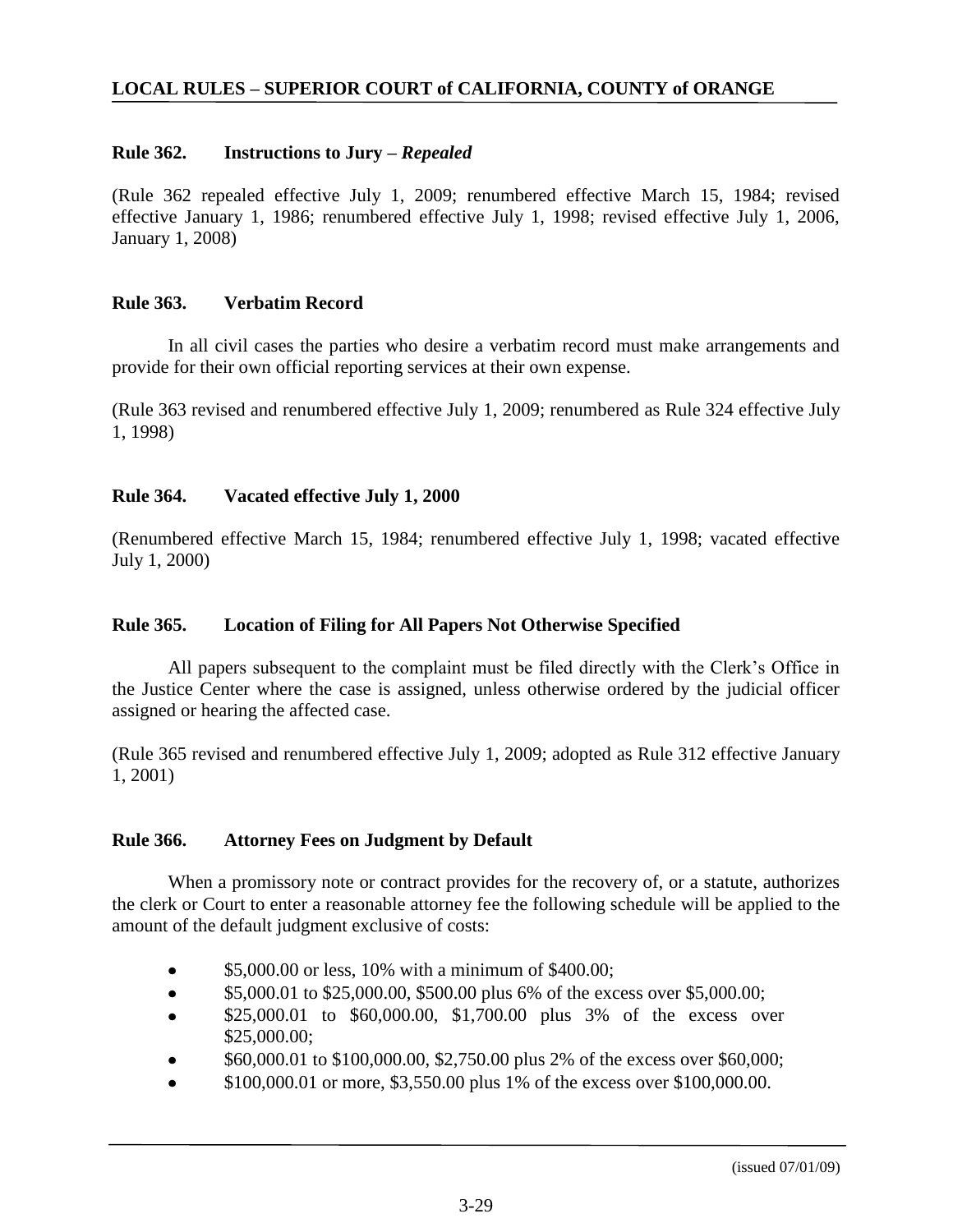In any case where an attorney claims to be entitled to a fee in excess of any of the above amounts, the attorney may apply to the Court and present proof to support a higher award. The Court will determine the reasonable fee amount according to proof.

(Re-numbered effective March 15, 1984, January 1, 1988; revised and re-numbered effective July 1, 1998; revised effective July 1, 1999, January 1, 2006, January 1, 2008, July 1, 2008)

# **Rule 368. Attorney Fees in Minors and Incompetent Cases (CCP Section 372; Probate Code Section 3600, et seq.)**

On any application for approval of a compromise of a claim under the provisions of Section 3600 of the Probate Code, except for good cause shown, attorney's fees shall not exceed an amount equal to 25 percent of the gross proceeds of the settlement, less costs of litigation.

(Renumbered effective March 15, 1984; revised effective January 1, 1986; renumbered effective July 1, 1998)

# **Rule 369. Case Management Statement and Conference**

No later than 15 calendar days prior to the case management conference, each party must file a case management statement as detailed in California Rules of Court, rule 3.725. The statement may be filed jointly. Appearance by counsel and self-represented parties at the case management conference, in person or telephonically, is mandatory.

Failure to file the Case Management Statement or to appear may result in an order to show cause why sanctions should not be imposed, both monetary or evidentiary, pursuant to California Rules of Court, rule 2.30 and Code of Civil Procedure section 177.5.

(Rule 369 revised and renumbered effective July 1 2009; revised as Rule 445 effective July 1, 1992, January 1, 2007, January 1, 2008)

# **Rule 370. Vacated effective July 1, 2000**

(Renumbered effective July 1, 1998; vacated effective July 1, 2000)

# **Rule 371. Case Management Conference**

At the case management conference, the court will consider the present status of the case and how to achieve compliance with the Time Standards as adopted by the Judicial Council of the State of California. The court may make other orders as appropriate.

(Rule 371 revised and renumbered effective July 1, 2009; renumbered as Rule 346 effective July 1, 1998, July 1, 2003, January 1, 2008)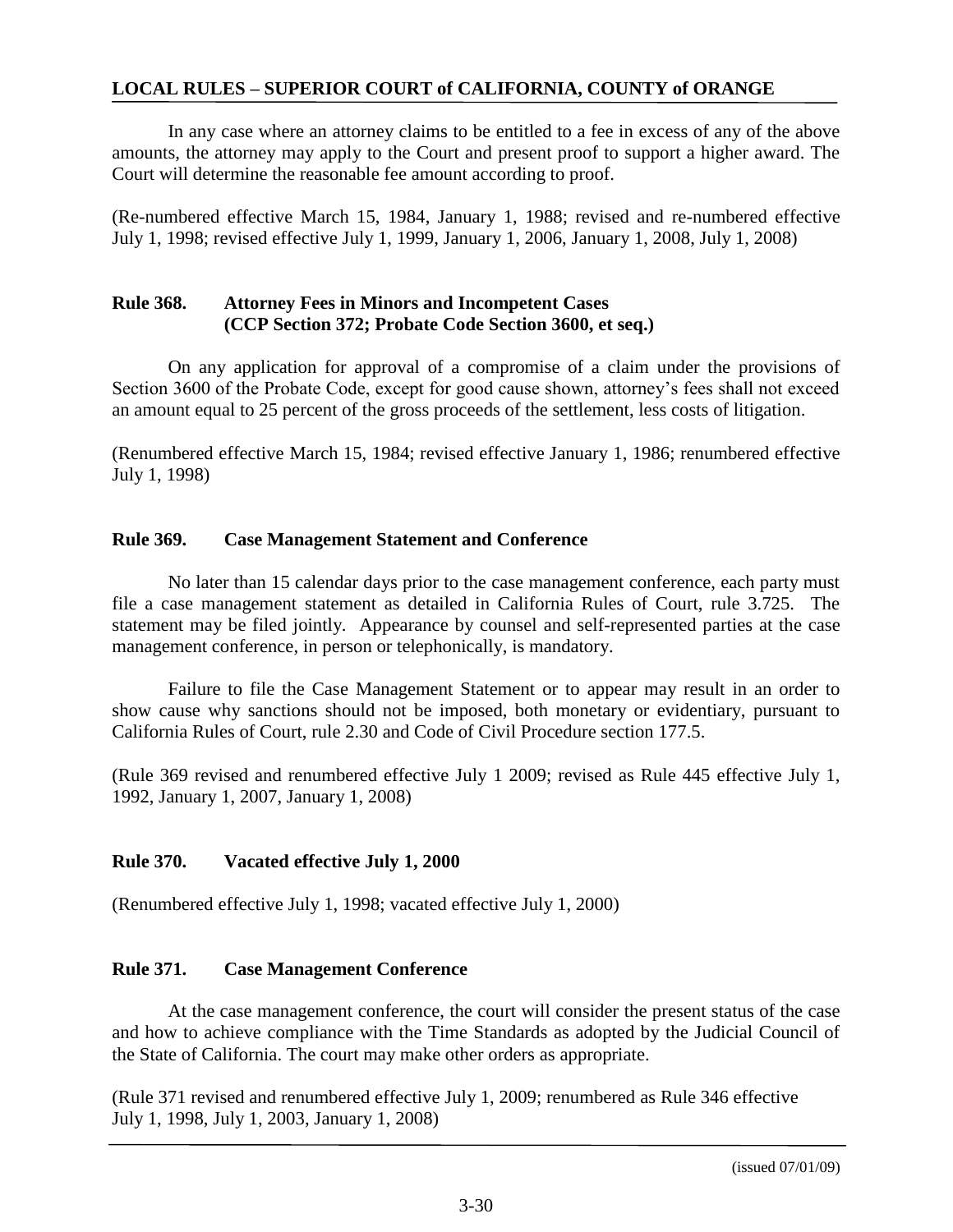#### **Rule 372. Petitioning for Compromise of Claims (CCP Section 372; Probate Code Section 3500)**

All petitions for compromise of claims of minors, or incompetent persons, must comply with the following rules:

- A. The petition must contain a full disclosure of all information which has any bearing upon the reasonableness of the compromise or settlement, such as the sums, if any, to be paid to the other claimants in the same case.
- B. In computing attorney's fees based upon any contingent fee contract, parents who claim reimbursement for medical expenses, etc., will be required to pay their proportionate share of the attorney's fees, unless it would result in a hardship to require them to do so.
- C. When the Court orders the sum to be received for the benefit of the minor to be deposited pursuant to Probate Code Section 3600, the order approving the compromise must contain the further order "that a certified copy of this order be delivered to the manager of the depository, together with the sum to be deposited".

(Renumbered effective March 15, 1984; revised effective January 1, 1986, January 1, 1988; renumbered effective July 1, 1998; revised effective January 1, 2004)

#### **Rule 373. Telephonic Appearances**

Notification that a party will appear telephonically must be made in accordance with rule 3.670, California Rules of Court.

Individual departments will advise the parties whether telephone calls are to be placed directly to the department or through a private telephone vendor. Instructions for making telephonic appearances and using a private telephone vendor are available in the individual departments and through the Court's website at [www.occourts.org.](http://www.occourts.org/)

(Rule 373 renumbered effective July 1, 2009; adopted as Rule 307 effective January 1, 2008)

# **Rule 374. Vacated effective July 1, 2000**

(Renumbered effective July 1, 1998; vacated effective July 1, 2000)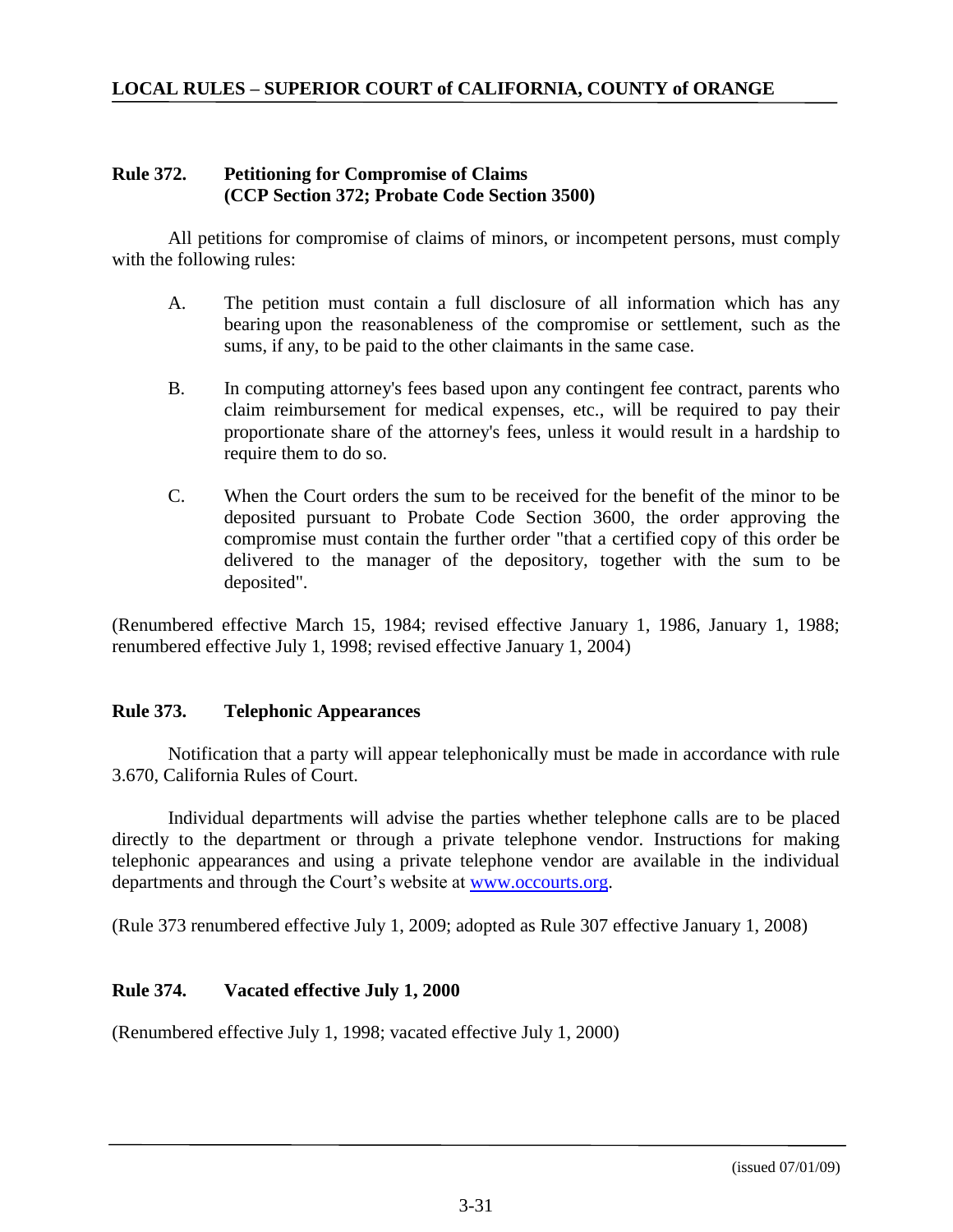#### **Rule 376. Request for Returned Documents by Mail**

Any party requesting documents be returned by mail must include a self-addressed, stamped envelope at the time the request is made.

(Adopted effective July 1, 1998; revised effective July 1, 2009)

#### **Rule 378. Vacated effective July 1, 2000**

(Adopted effective April 1, 1984; revised effective August 1, 1989, July 1, 1992, July 1, 1994; renumbered eff. July 1, 1998; vacated effective July 1, 2000)

#### **Rule 380. Facsimile Transmission of Civil Filings**

A. General

The Superior Court of California, County of Orange, has adopted Direct Facsimile Filing in accordance with California Rules of Court, rule 2.304.

- B. Procedure
	- 1. A fee per page will be charged regardless of acceptance of filing. Court approved credit cards may be used to charge fees on facsimile filings. The first page transmitted must be the Judicial Council Facsimile Transmission Cover sheet.
	- 2. Where a party is represented by an attorney, the attorney must also include his or her facsimile machine telephone number, designated as a "fax" number. Conformed copies will not be returned by facsimile; however, a face page document may be included along with instructions for pick-up.
	- 3. Filings received after regular court hours will be deemed filed on the next court day. If the document is rejected for filing, it will be returned by mail.
	- 4. The facsimile filing will not shorten the time for any law and motion matter.
	- 5. Filings must be directed to the Justice Center where the case is filed to the telephone numbers listed below.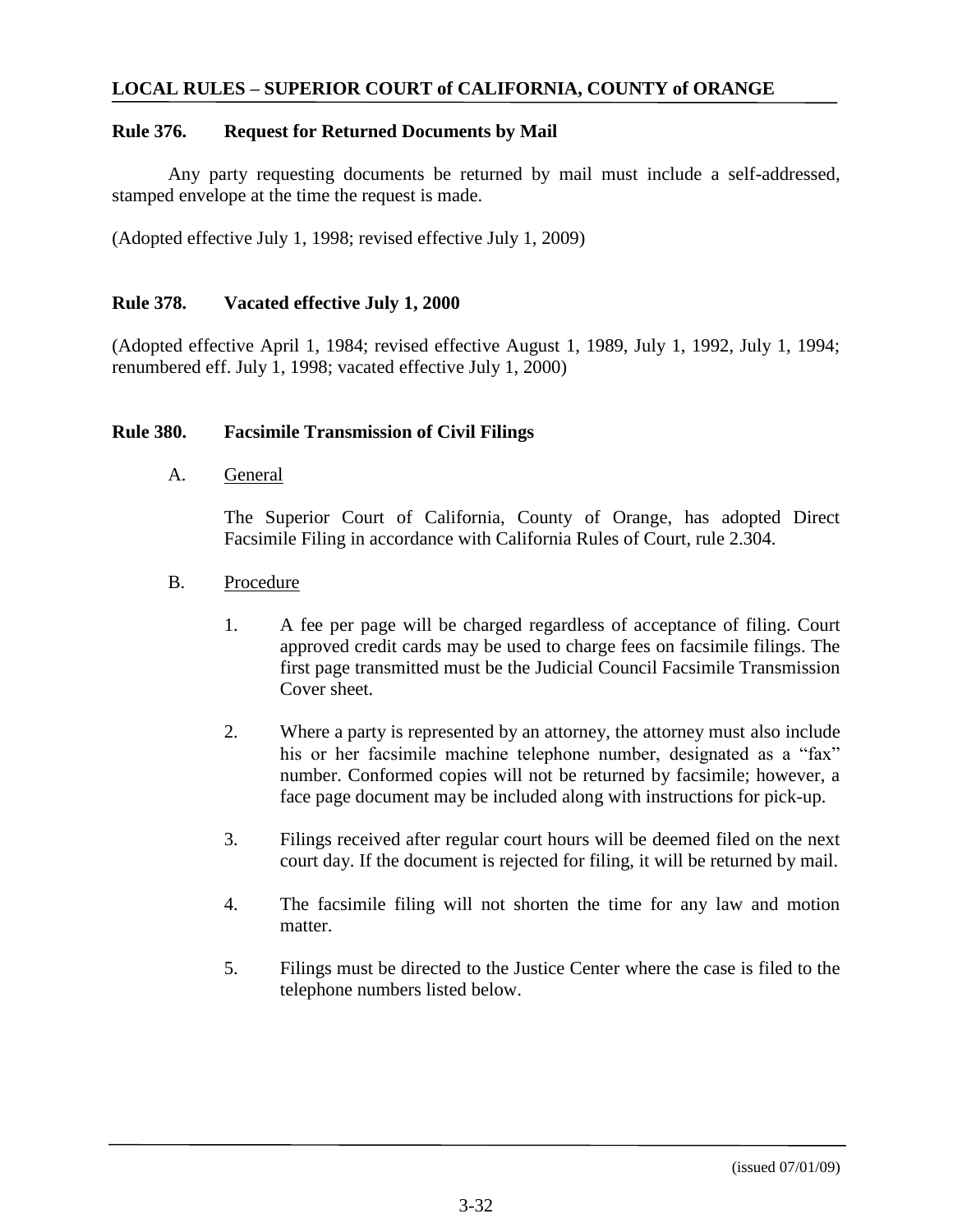## JUSTICE CENTERS - FACSIMILE TELEPHONE NUMBERS:

(Adopted effective July 1, 1999; revised effective July 1, 2003, January 1, 2004, January 1, 2007, January 1, 2008, July 1, 2009)

#### **Rule 381. Sanctions**

Upon notice and after hearing, if the court finds any counsel, a party represented by counsel, or a self-represented party has failed to comply with these local court rules or has not proceeded with due diligence in preparing the case for trial, the court, on motion of a party or on its own motion, may:

- A. Strike all or any part of any pleading of that party;
- B. Dismiss the action or proceeding or any part thereof;
- C. Enter a judgment by default against that party;
- D. Impose other penalties of a lesser nature as provided by law, and/or;
- E. Order that party or his or her counsel to pay the moving party the reasonable expenses incurred in making, and/or appearing at the hearing of, the motion, including reasonable attorney fees.

(Rule 381 revised and renumbered effective July 1, 2009; revised as Rule 454 effective July 1, 1996)

#### **Rule 382. Tentative Rulings Procedure**

Those tentative rulings which are posted on the Internet may be viewed at [www.occourts.org.](http://WWW.OC.CA.GOV) In addition, tentative rulings on unlimited civil cases may be obtained by calling the clerk of the courtroom where the case is assigned, or the Clerk's Office if the case is a limited civil action, after 3:00 p.m. on the court day before the scheduled hearing.

(Adopted effective January 1, 2002; revised effective January 1, 2007, July 1, 2009)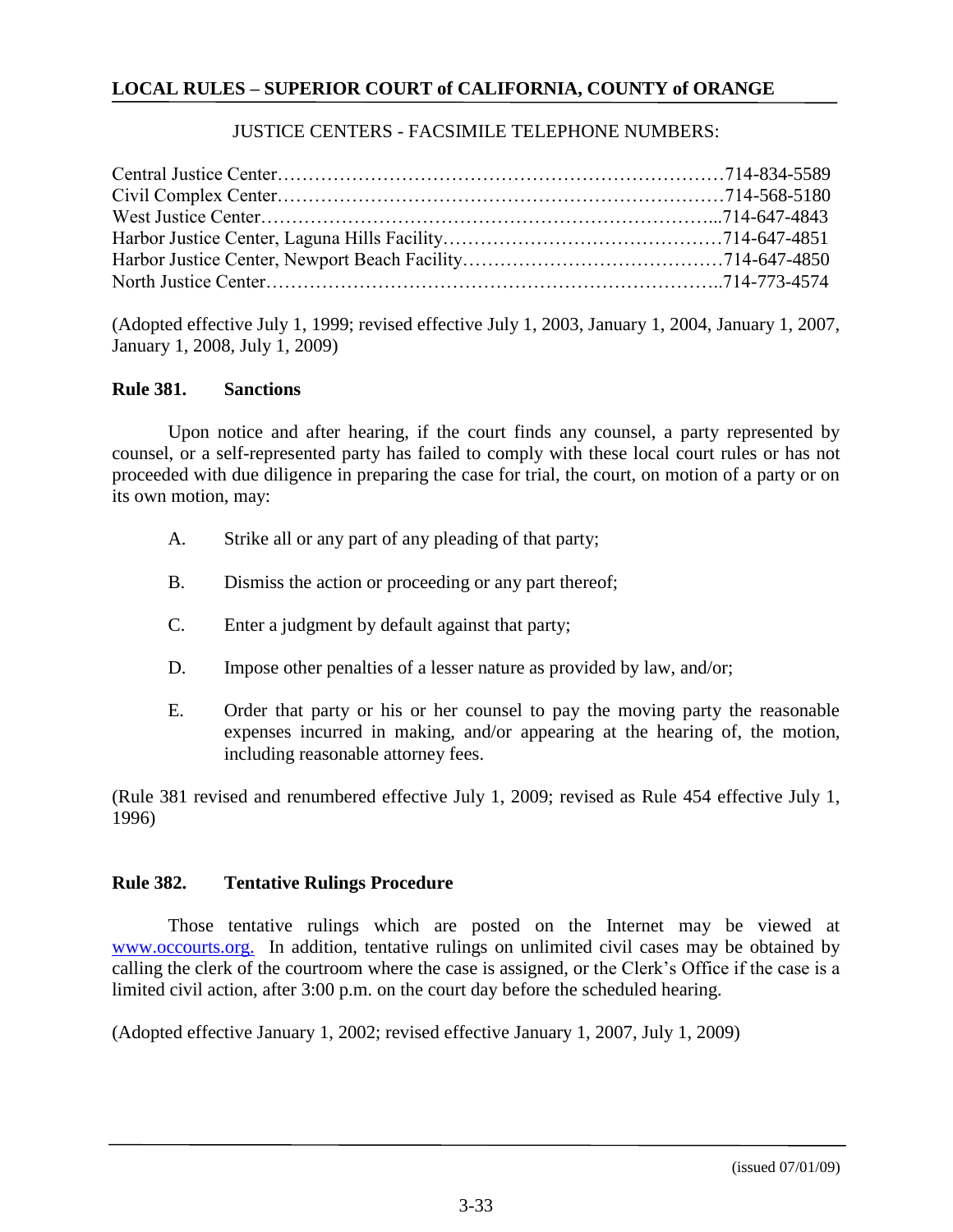# **Rule 384. Default Judgments**

All Requests for Entry of Default, declarations for entry of default judgment, supporting evidence, and judgments must be submitted together as a single packet. Each exhibit must be separated by a hard 8 ½ x 11 sheet with hard paper or plastic tabs extending below the bottom of the page, bearing the exhibit designation. Any provision for attorney fees must be highlighted within the written contract with a light-colored highlighter pen. Parties should file such default packets in the Clerk's Office within five court days prior to any scheduled hearing date.

(Rule 384 revised and renumbered effective July 1, 2009; renumbered effective December 1, 1984; renumbered as Rule 310 effective July 1, 1998)

# **Rule 386. Examination of Judgment Debtors and Third Persons**

After a party has been served pursuant to Section 708.110 et seq. of the Code of Civil Procedure, the proof of service must be filed with the Clerk of the Court no later than three court days immediately preceding the hearing date, unless otherwise ordered by the court. If there is a failure to comply with this rule, the examination may be vacated without costs being awarded to the party who secured the order and no further hearing will be scheduled earlier than 120 days from the date of the originally scheduled hearing, except for good cause shown in writing.

If the party or attorney who procured the order fails to appear, but the person, firm or corporation named in the order appears, the examination may be vacated without costs being awarded to the party who secured the order and no further hearing will be scheduled earlier than 120 days from the date of such vacated date unless good cause shown in writing.

(Rule 386 revised and renumbered effective July 1, 2009; renumbered as Rule 336 effective July 1, 1998)

# **Rule 388. No Extensions without Court Approval**

Except as specifically allowed by these rules, no hearing date or deadline specified by the rules of this division may be modified, extended, or continued by stipulation of the parties, without the written approval of the judicial officer.

(Rule 388 revised and renumbered effective July 1, 2009; adopted effective July 1, 1991; renumbered as Rule 453 effective January 1, 1992)

# **Rule 392. Settlement, Federal Removal, Binding Arbitration**

Upon the settlement of a case with terms not to be performed within 45 days of the settlement, or removal of a case to Federal Court or submission of a case to binding arbitration, the Court may order monitoring of the case suspended. The Court may set a Review Hearing for a future date to evaluate the status of the case.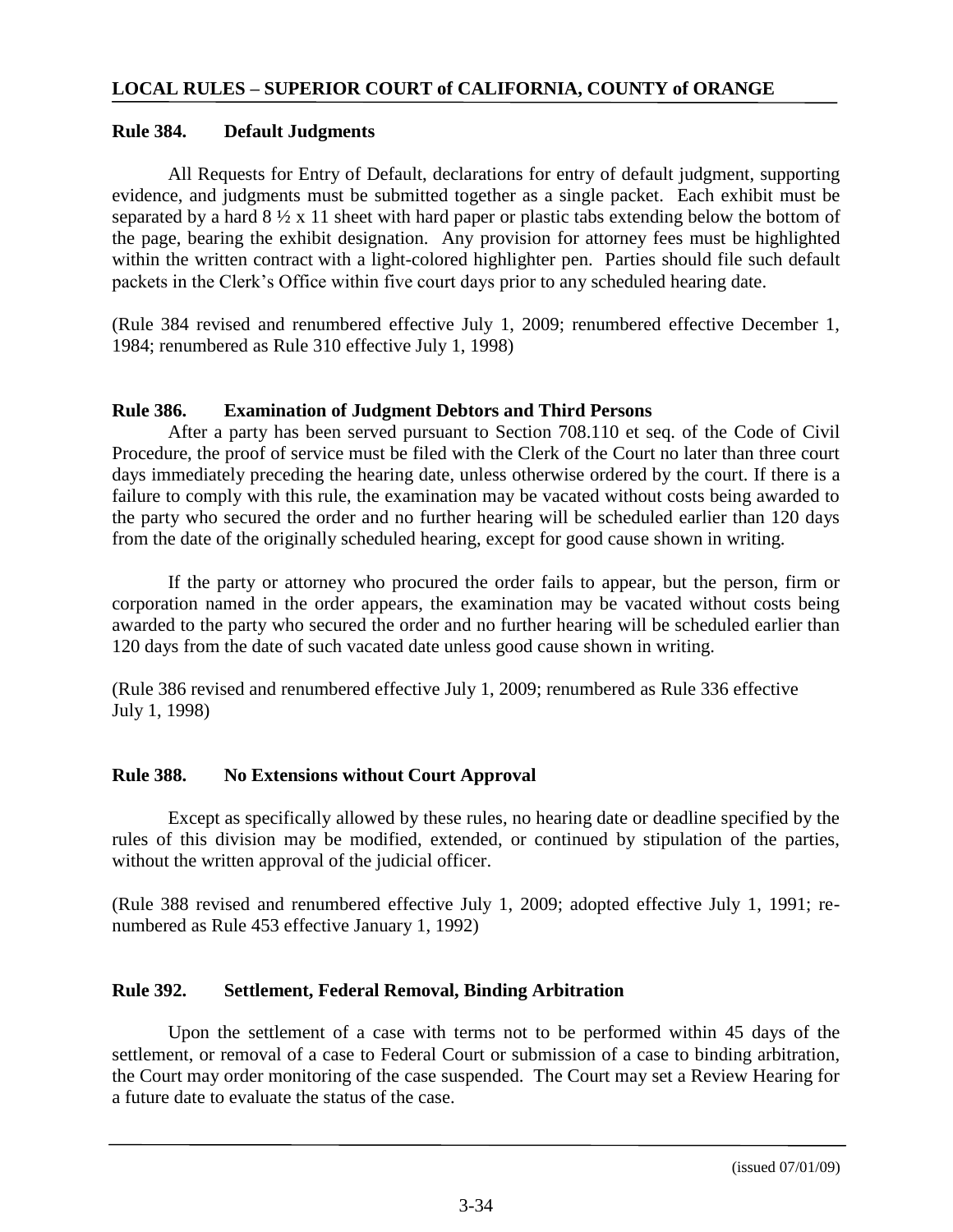The parties are ordered to comply with California Rules of Court, rule 3.1385, by filing a dismissal upon completion of settlement terms or by notifying the department of the assigned judicial officer if the stay is vacated or upon dismissal or judgment following binding arbitration.

(Rule 392 revised and renumbered effective July 1, 2009; revised as Rule 455 effective July 1, 1992, January 1, 2007, January 1, 2008)